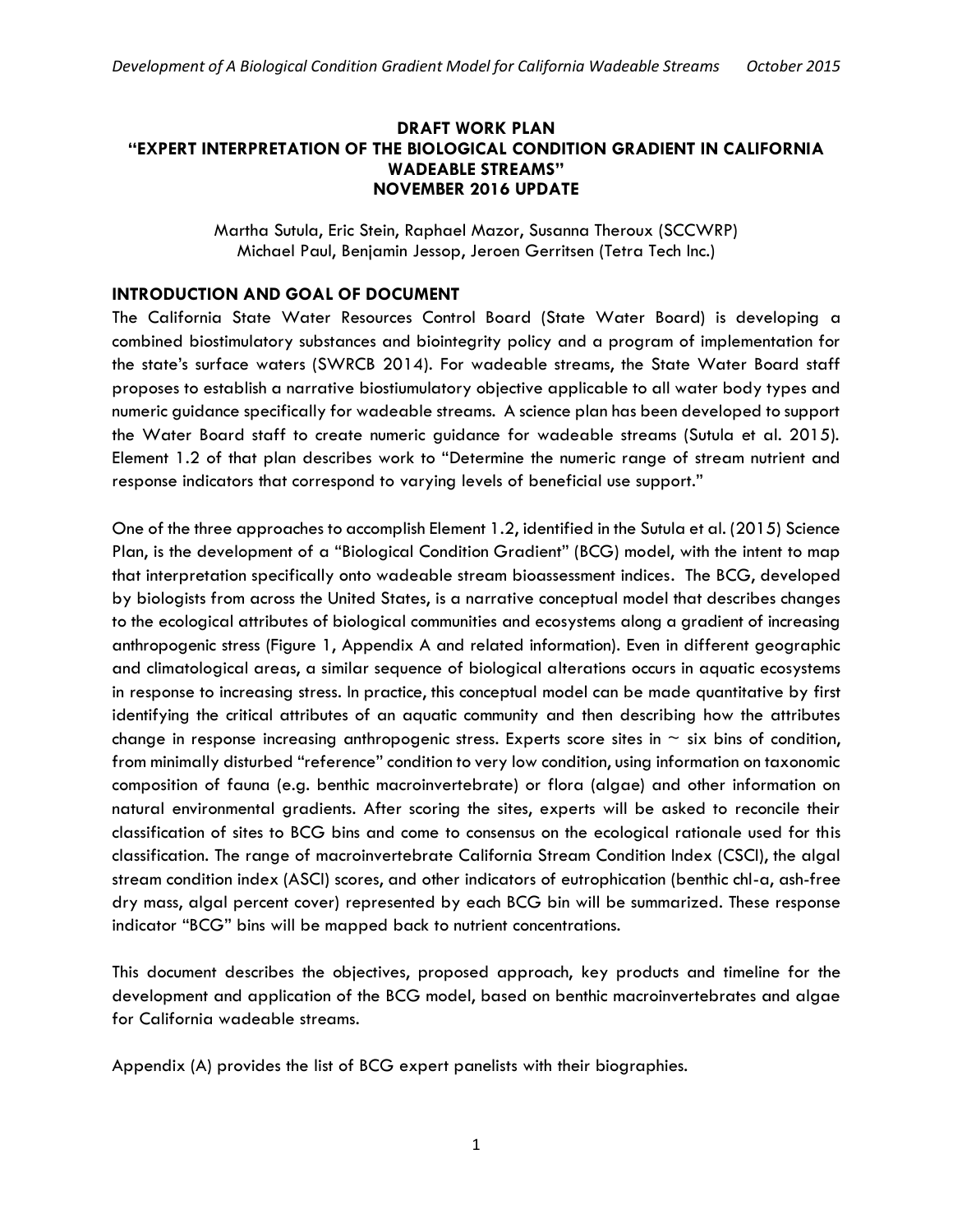

**Figure 1. The Biological Condition gradient (BCG), modified from Davies and Jackson 2006. The BCG was developed to serve as a scientific framework to synthesize expert knowledge with empirical observations and develop testable hypotheses on the response of aquatic biota to increasing levels of stress. It is intended to help support more consistent interpretations of the response of aquatic biota to stressors and to clearly communicate this information to the public, and it is being evaluated and piloted in several regions and states.**

#### **Project Goal and Approach**

The goal of the project to produce a BCG model for California wadeable stream fauna and flora that can be used to place sample sites in bins of ecological condition and can be used to relate algal and invertebrate assemblage metrics, organic matter accumulation, and nutrient gradients along these same bins.

### **Approach:**

- 1. Conduct expert workshops to elicit from stream benthic macroinvertebrate and algal experts the categorization of a suite of selected sites along the biological condition gradient;
- 2. Get consensus from experts on the final BCG bin assignments for selected sites in California by stream class;
- 3. Describe BCG binned distributions in CSCI and ASCI scores;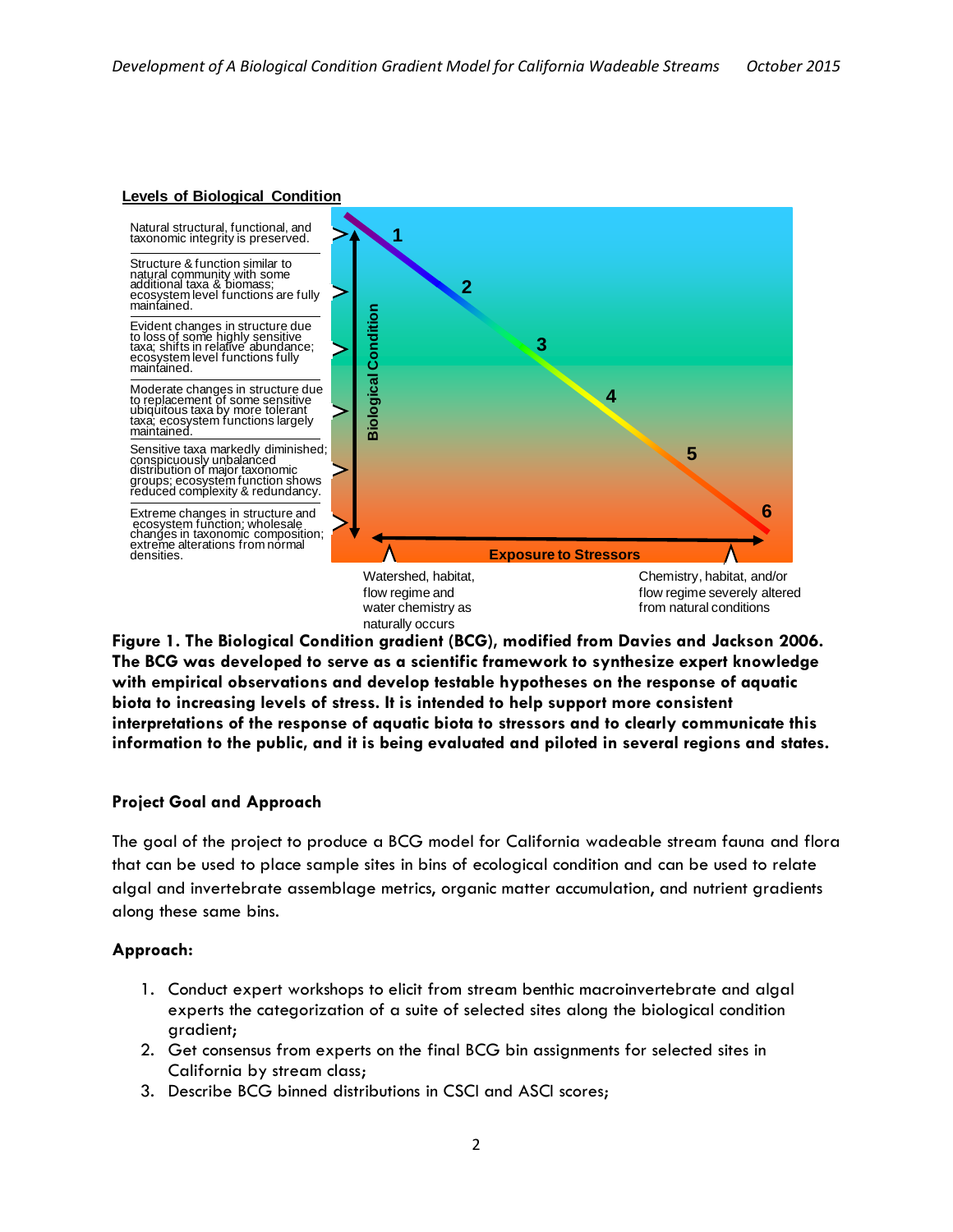4. Produce a report describing BCG expert interpretation, the range of BCG binned response indicators and how those BCG bins compare to ranges found by Fetscher et al. 2014 and reference distributions.

### **Approach and Detailed Task Description**

The approach to develop and apply a BCG model consists of 6 tasks:

- Task 1. Identify Experts
- Task 2. Manage Data and Develop Supporting Information for Expert Scoring
- Task 3. Develop the BCG Categorization Protocol and Supporting Information for Expert Scoring
- Task 4: Develop BCG Model, Based on Expert Scoring and Reconciliation
- Task 5: Crosswalk BCG Condition Categories to Ranges of CSCI and ASCI scores
- Task 6: Produce a Report Summarizing BCG Model and Application

### **Task 1. Identify Experts**

The purpose of this task is to identify 15 stream ecologists that represent expertise in using benthic macroinvertebrate (BMI) and algal community data to describe stream condition. For BMI, 10 experts will recruited represent a range of expertise needed to apply required to represent 9 California wadeable stream ecoregions. For algae, 5 experts will be recruited, as current taxonomic expertise representing California ecoregions is not available. Experts will be drawn from academic institutions, consultants, or agency staff. Experts can reside inside or outside of California, but should have expertise in California ecoregions.

*Task 1 Deliverables: 1) Draft list of experts (Appendix B), and 2) Final list of experts*

### **Task 2: Manage Data and Update Tolerance Values for Macroinvertebrate and Algal Functional Traits**

The purpose of this task is to: 1) aggregate and manage stream bioassessment data for use throughout the project, 2) conduct exploratory analyses and update the database of tolerance values for BMI and algal functional traits.

2a. Update existing stream bioassessment databases.

Existing bioassessment databases will be updated to append data, already compiled, that have complete stressor and response information and that are readily available.

2b. Conduct stress-response exploratory analyses and define attributes and update trait tolerance values based on California taxa

The conceptual BCG model relies on a set of attributes, and some sort of expected values for the attributes. Attributes are in the broad categories of taxonomic attributes, organism condition, functional attributes, and spatial attributes. Stream biological monitoring generally obtains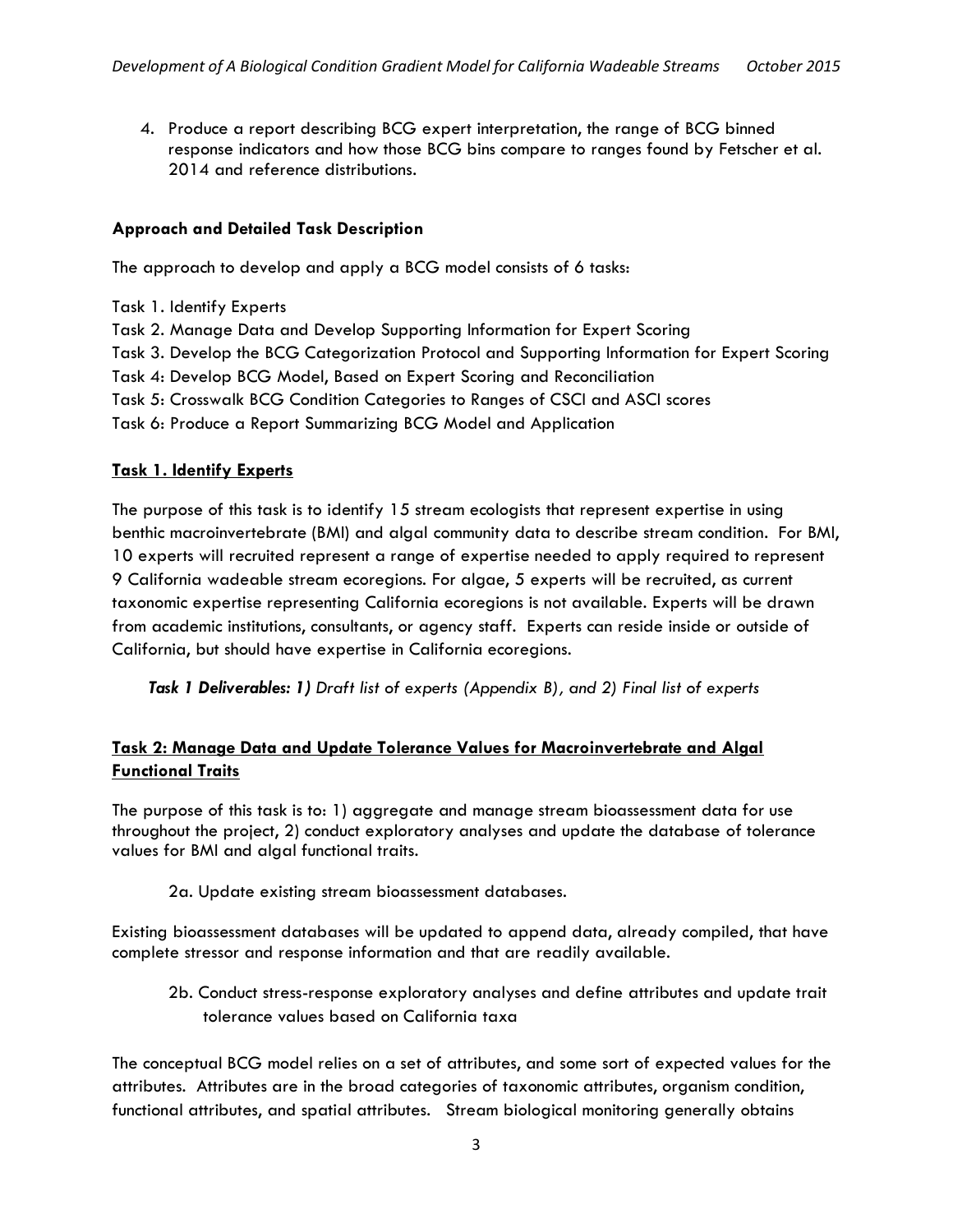information on the taxonomic attributes (species richness, identity of taxa, abundance, and relative abundance) and less frequently on the other attribute groups. The primary attributes available are on sensitivity and tolerance of taxa, and these have been widely reported in the bioassessment literature. In spite of widely published tolerance values (e.g., Merritt et al. 2008 [4th edition], many published tolerance values tend to be earlier work from different areas of the country, that are propagated through successive compilations. They may or may not apply to California and the species and varieties that occur in California. Data analyses will be conducted to support the following objectives and to update the database of tolerance values for functional traits, as needed.

- Confirm data density for taxa in each ecoregion,
- Map taxon distributions,
- Compile existing associations between stressors and established bioassessment metrics and compile information on available traits and/or functional taxon relationships.

#### 2c: Prepare Data for Expert Scoring

The purpose of this task is to select sites that represent designated classes of interest and that represent the full range of stressors (nutrients, response indicators) values to which the BCG will be applied. The type and quantity of data will be determined by Task 2a and b and the final numbers of experts, but will include data on sites representing a gradient of conditions across multiple ecoregions. At a minimum, it will include taxonomic data, sample metadata, ecoregional and classification information, and general information on environmental gradients. This analysis is essentially a synthesis of analyses from Task 2a and b, updated based on Task 3 feedback from the experts. The sites should span the range of disturbance identified in Task 2a, from least disturbed that can be found (sensu Stoddard et al. 2006), to the most disturbed and altered, again within each recognized stream class. Sites can be assigned to 5 or 6 bins of disturbance. Extent of disturbance is used to help select sites given to the panel, but is not communicated to the panelists.

Experts will be given a set of  $\sim$ 100 sites from each identified class of streams, relevant to the assemblage (algae or benthic macroinvertebrates), to score independently, without data on stressors. The timing of this subtask is such that at the initial workshop (Task 3), the data will be ready except for the final classification. As soon as the classification is agreed to and finalized by the experts, selection of sites can be made and the data will be distributed to the experts at the end of the workshop.

### *Task 2 Deliverables:*

*Updated database for use throughout project, Geographic distributions, stress-response associations, traits/functional associations Selected sites and associated data for use by experts*

### **Task 3 Develop the BCG Categorization Protocol and Supporting Information for Expert Scoring**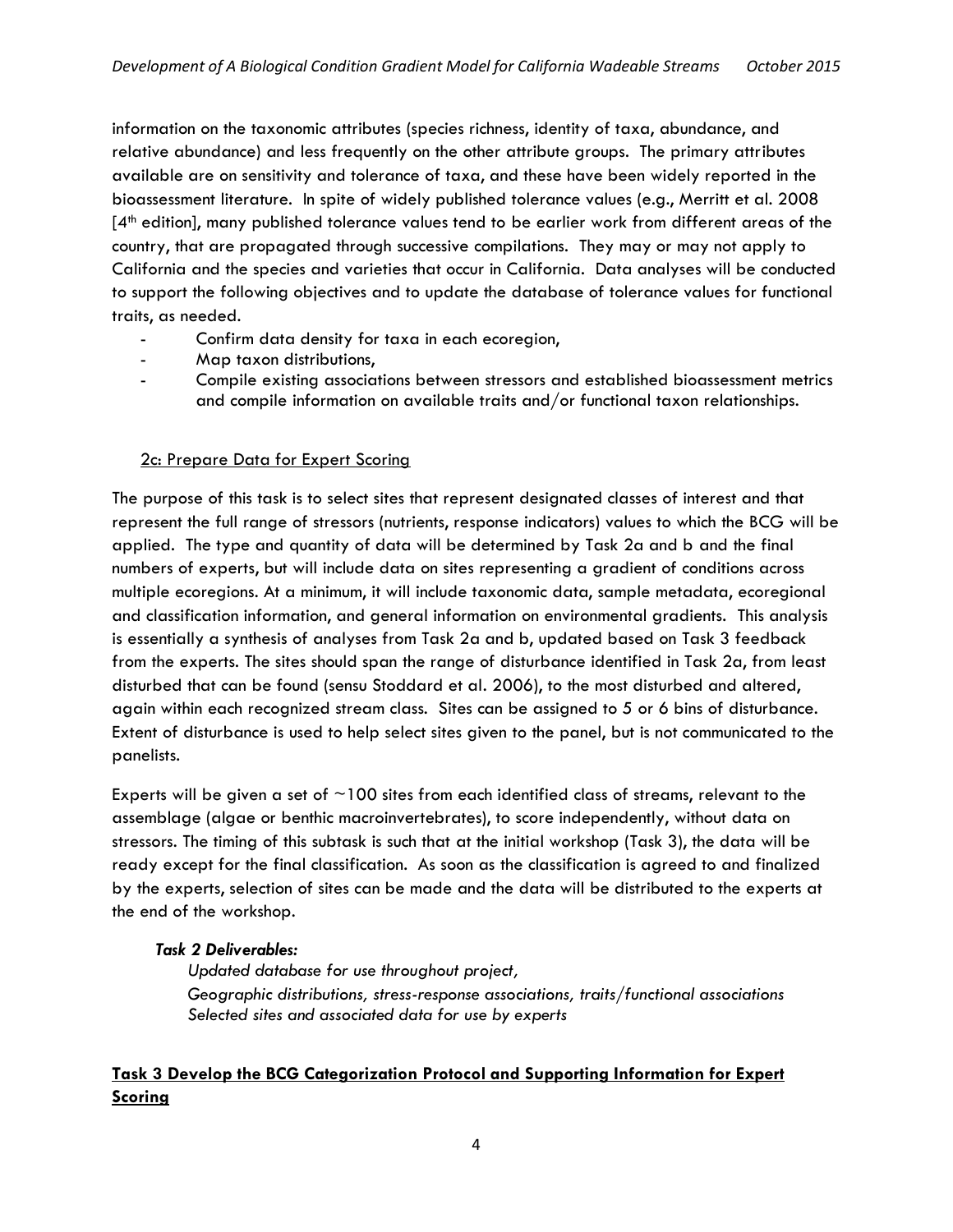The purpose of this task is to assemble experts, introduce the protocol for categorizing sites, agree on how to account for natural gradients, and develop supporting databases of taxonomic attributes, tolerance values and/or functional traits.

### Task 3a. Introduce Protocol for Classifying Sites

A general protocol exists for the development and calibration of quantitative BCG model. Two webinars and a short (2-day) workshop to introduce new experts to the concept and process lays a foundation in advance of the actual classification and scoring workshop. This can be conducted as combination of webinars and/or face-to-face workshop, depending on the final mix of novice vs experienced panelists; an in-person workshop may be more effective if the experts include a fair number of novices to the BCG. The webinars and introductory workshop will have the following objectives:

- Introduction to BCG in context of WQ management,
- Conduct a trial run of classifying a handful of sites to familiarize participants,
- Get consensus on what site information will be given to experts (e.g. raw taxonomic data, calculated metrics and reference expectation for those metrics, environmental gradients).
- Detailed work with taxonomic lists: experts begin to rate/rank taxa as indicators of stress, based on stress-response associations, and as indicators of BCG attributes. This step can continue as homework for finalization at 2nd workshop

The first part of the meeting will be a relatively thorough explanation of the BCG with emphasis on the conceptual model as described in Davies and Jackson (2006). Two key handouts that will be useful to participants throughout the process are brief descriptions of each level of the BCG, and brief descriptions of attributes of structure, function, and other components, and how they respond to anthropogenic stress (Table 1, Table 2).

### 3b. Conduct a Trial run and Agree on Scoring Protocol

The expert panel will be given data from  $3 - 5$  sites, generally spanning the range of stresses found in California. Participants will be given no information on land use, physical, or chemical stress in the sites, and they will be asked to assign each site to one of the 6 levels of the BCG and rank sites, on their own. After they have assigned the sites, the group will reconvene to tally and discuss the results. This exercise is a preview for the homework that will be assigned to the panel. The panelists will then discuss how they rated sites and agree upon a protocol for all to follow when they are rating the sites.

### *Task 3 Deliverables:*

*Introductory Webinars and/or Expert Workshop on BCG Agreement from experts on BCG attributes*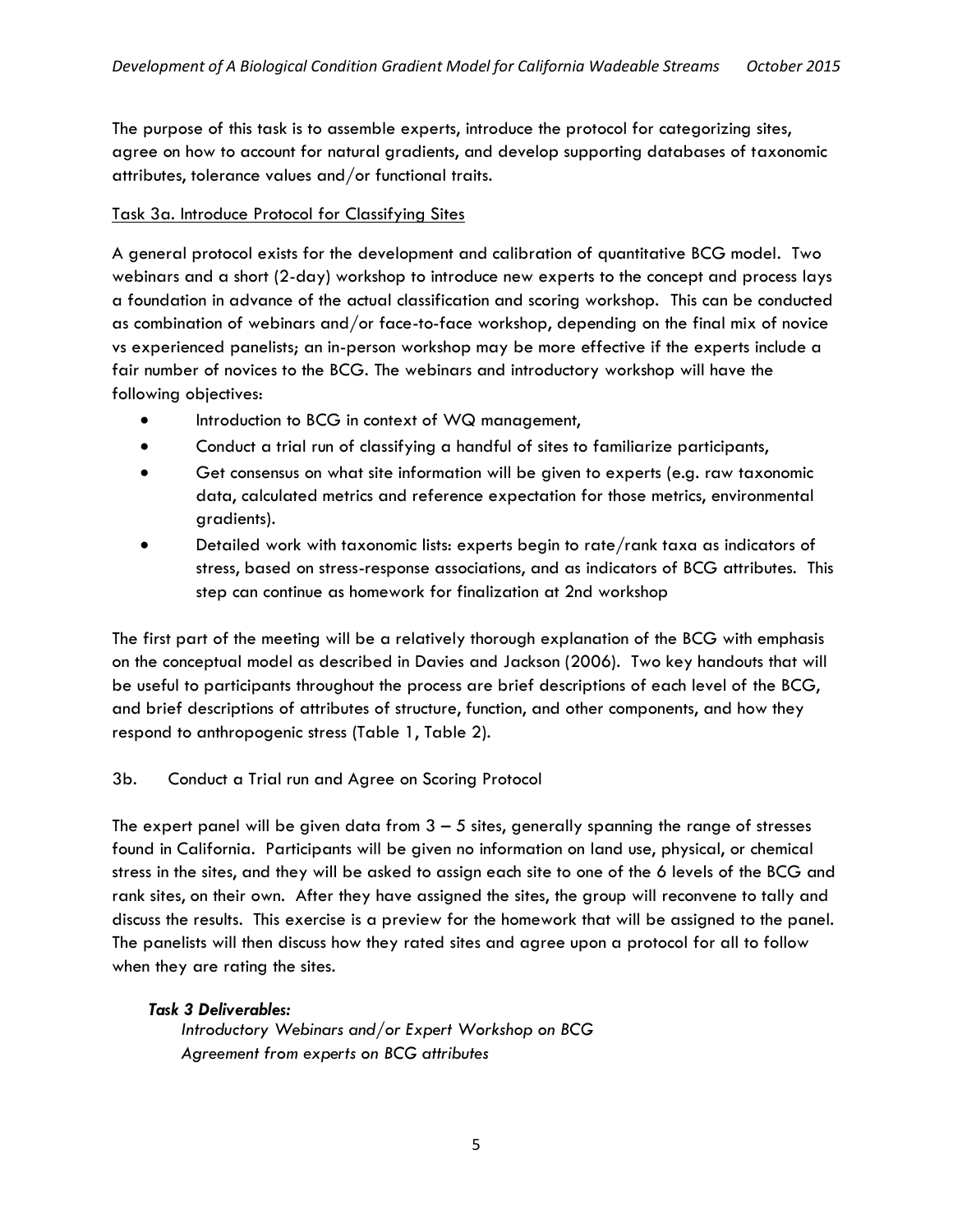# **Task 4: Develop a BCG of California Wadeable Streams from Expert Scoring and Reconciliation**

The purpose of this task is to have experts develop consensus on scoring or ranking sites, and to elicit rules from the experts that they use in their scoring. Experts will score the sites provided in Task 3, independently. A second workshop of two- to three-days will bring the experts back together to reconcile their scores and ranks and to identify the rules that they can agree on. The goal of this workshop is to reconcile the scoring to develop consensus on a set of rules that are transparent, and levels of condition that are ecologically interpretable and meaningful, in order to translate these BCG bins to ranges of scores for the CSCI, algal SCI, and organic matter indicators (benthic chl-a, AFDM, and percent cover).

#### *Deliverables:*

*Expert Scoring Workshop on BCG and Follow up Webinars Presentation summarizing consensus on scoring of sites to yield condition classification, and elicitation of rules*

### **Task 5: Crosswalk BCG Condition Categories to Ranges of CSCI and ASCI scores**

The utility of the BCG model for to support policy decisions lies in relating each of the BCG categories to ranges in CSCI and ASCI (when available). Furthermore, thresholds using other approaches than the BCG already exist. Fetscher et al. (2014) identified breakpoints in relationships between CSCI index scores and stressor gradients (algal abundance and nutrients). These breakpoints correspond to thresholds in stressor gradients where adverse effects on biological response metrics occur. It is useful to understand the how Fetscher et al. (2014) and reference derived ranges relate to those derived from BCG categories.

The purpose of this task is to derive BCG referenced ranges in the CSCI, algal SCI and 2) compare those ranges to Fetscher et al. (2014) thresholds and reference levels.

#### *Deliverables:*

*Presentation summarizing the relationship of BCG tiers to intermediate indicators and stressor gradients of interest*

### **Task 6: Produce a Report Summarizing BCG Model and Application**

The purpose of this task is to produce a draft and final report summarizing BCG model development and applications for identifying ranges of concentrations of intermediate response and stressors indicators of interest, relative to Fetscher et al. (2014).

*Deliverables: Draft Report Final Report*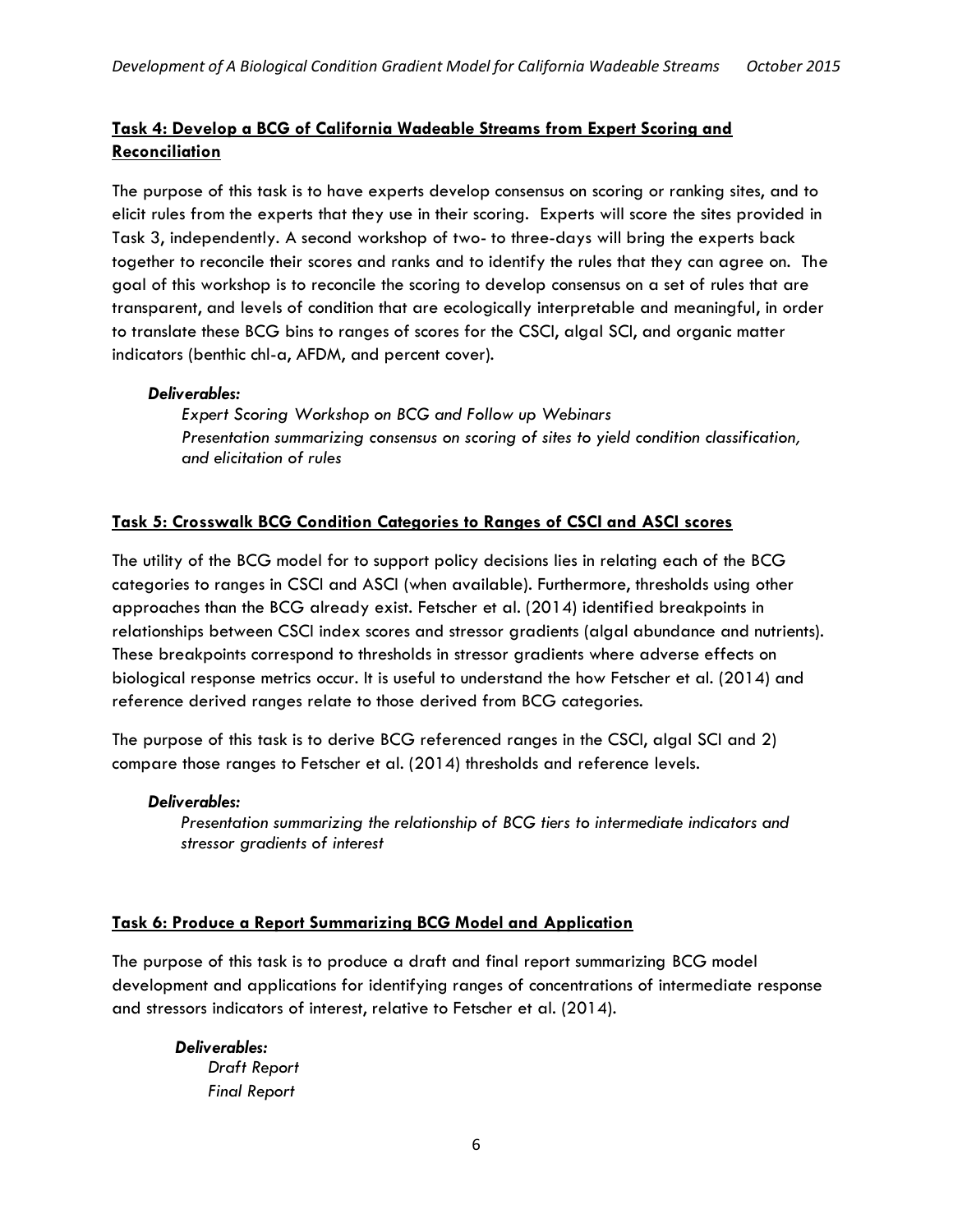| Task   | <b>Description of Deliverable</b>                                                     | <b>Estimated Schedule</b> |
|--------|---------------------------------------------------------------------------------------|---------------------------|
| No.    |                                                                                       | for Completion            |
| Task 1 | <b>Identify Experts</b>                                                               |                           |
| 1.1    | List of algal and benthic macroinvertebrate experts (Appendix B)                      | July 31, 2016             |
| Task 2 | <b>Manage Data and Prepare for Use By Experts</b>                                     |                           |
| 2.1    | Updated database for use throughout project                                           | September 30, 2016        |
| 2.2    | Presentation geographic distributions, stress-response associations,                  | September 30, 2016        |
|        | traits/functional associations                                                        |                           |
| 2.3    | Prepare selected sites and associated data for use by experts                         | October 31, 2016          |
| Task 3 | Develop the BCG categorization protocol and supporting information for expert scoring |                           |
| 3.1    | Presentations used in introductory webinars and/or expert workshop                    | December 31, 2016         |
|        | on BCG with preliminary assignment of species and other BCG                           |                           |
|        | attributes                                                                            |                           |
| Task 4 | Develop a BCG of California Wadeable Streams from Expert Scoring and Reconciliation   |                           |
| 4.1    | Presentations from Expert Scoring Workshop on BCG and follow up                       | July 31, 2017             |
|        | webinars (as needed)                                                                  |                           |
| Task 5 | <b>Crosswalk BCG Condition Categories to Ranges of CSCI and ASCI scores</b>           |                           |
| 5.1    | Presentation summarizing the relationship of BCG tiers to CSCI and                    | July 31, 2017             |
|        | <b>ASCI</b>                                                                           |                           |
| Task 6 | <b>Report Summarizing BCG Model Development and Application</b>                       |                           |
| 6.1    | Draft report                                                                          | September 30, 2017        |
| 6.2    | Final report                                                                          | November 30, 2017         |

## **Schedule of Deliverables**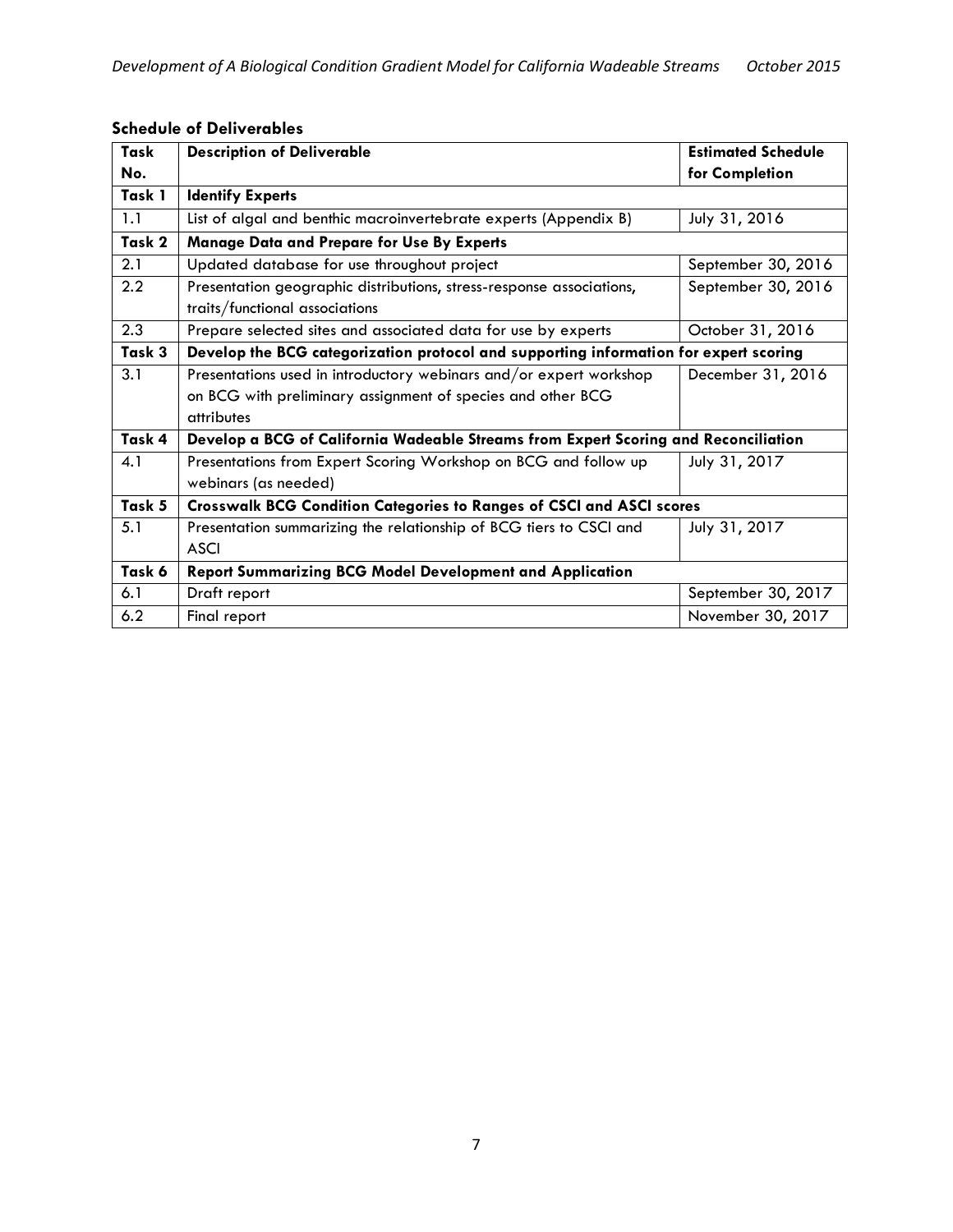# **References**

Davies, S.P. and S.K. Jackson. 2006. The biological condition gradient: a descriptive model for interpreting change in aquatic ecosystems. Ecological Applications 16:121-1266.

Fetscher, A.E., M.A. Sutula, A. Sengupta and N. Detenbeck. 2014a. Improving Tools to Link Nutrients to Adverse Effects on Stream Ecosystem Services in California. U.S. EPA Office of Research and Development Regional Ecosystem Services Research Program (REServe).

Merritt, R.W., Cummins, K.W. & Berg, M.B. 2008. An introduction to the aquatic insects of North America. Dubuque, Kendall/Hunt Publishing Company, 1214 p. [4<sup>th</sup> edition]

Paul M., Lincoln A., Butcher J. 2015. A reference-based approach to deriving nutrient numeric endpoints for California wadeable streams. Draft report available upon request.

Stoddard, J. L., and coauthors. 2006. Mid-Atlantic Integrated Assessment (MAIA)–State of the Flowing Waters Report. U.S. Environmental Protection Agency, Office of Research and Development, EPA/620/R-06/001, Washington, DC.

Sutula M., Fetscher, E., Stein E., Paul M., Butcher J. and Detenbeck N. 2015. Science plan to support development of a nutrient control program for California Wadeable Streams. [www.waterboards.ca.gov/water\\_issues/programs/nutrient\\_objectives/development/docs/scienc](http://www.waterboards.ca.gov/water_issues/programs/nutrient_objectives/development/docs/science_plan.pdf) [e\\_plan.pdf](http://www.waterboards.ca.gov/water_issues/programs/nutrient_objectives/development/docs/science_plan.pdf)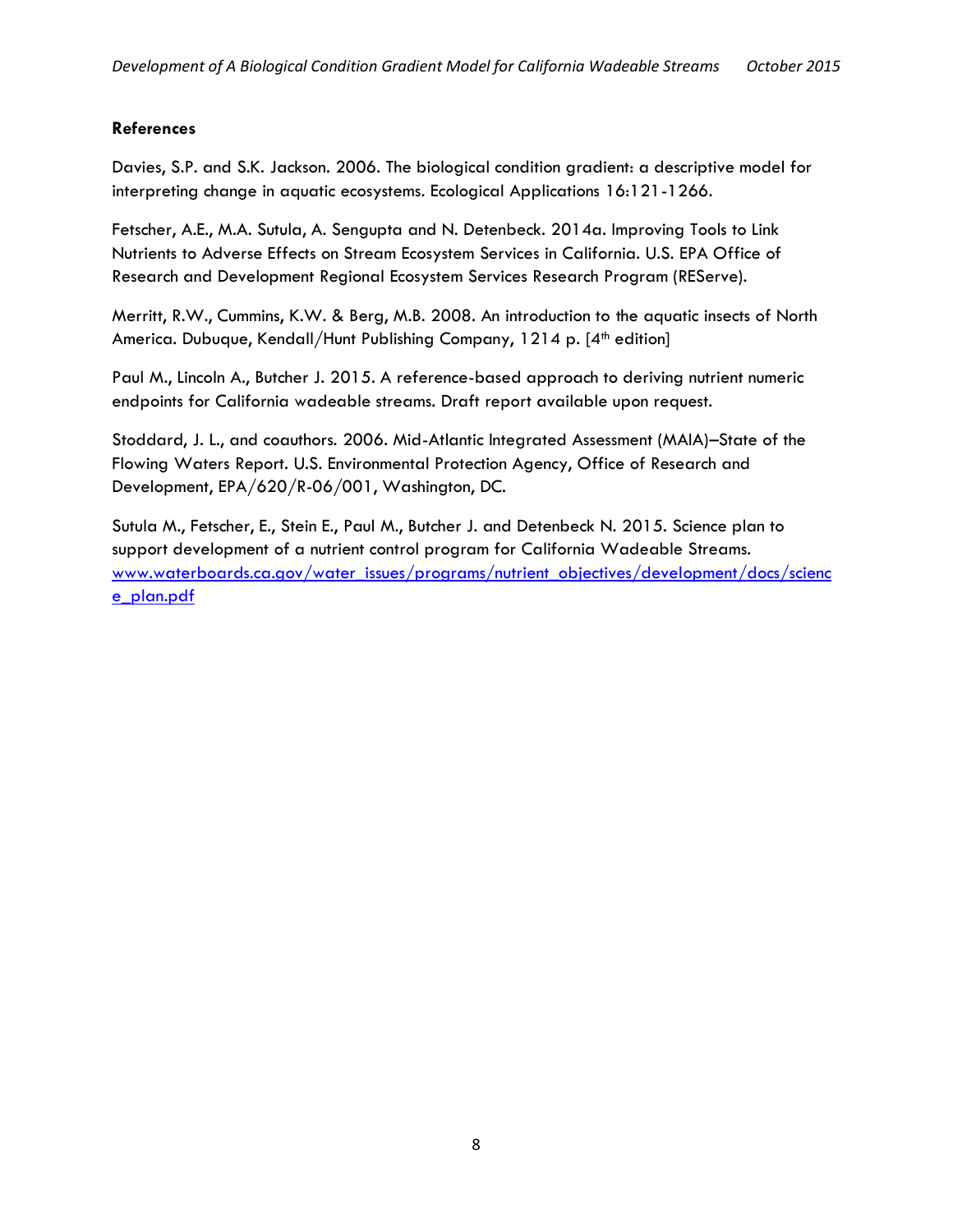# **Appendix A.**

# Table A1. BCG Attributes and Description

| <b>BCG</b>                                                                                      | <b>Description</b>                                                                                                                                                                                                                                                                                                                                                                                                                                                                                                                                                                                                                                                                                                                                                                                                                                     |
|-------------------------------------------------------------------------------------------------|--------------------------------------------------------------------------------------------------------------------------------------------------------------------------------------------------------------------------------------------------------------------------------------------------------------------------------------------------------------------------------------------------------------------------------------------------------------------------------------------------------------------------------------------------------------------------------------------------------------------------------------------------------------------------------------------------------------------------------------------------------------------------------------------------------------------------------------------------------|
| <b>Attributes</b>                                                                               |                                                                                                                                                                                                                                                                                                                                                                                                                                                                                                                                                                                                                                                                                                                                                                                                                                                        |
| I. Historically<br>documented,<br>sensitive,<br>long-lived or<br>regionally<br>endemic<br>taxa: | Refers to taxa known to have been supported in a waterbody or region prior to enactment of<br>the Clean Water Act, according to historical records compiled by state or federal agencies or<br>published scientific literature. Sensitive or regionally endemic taxa have restricted,<br>geographically isolated distribution patterns (occurring only in a locale as opposed to a<br>region), often due to unique life history requirements. They may be long-lived, late maturing,<br>low fecundity, limited mobility, or require a mutualist relation with other species. May be<br>among listed endangered/threatened or special concern species. Predictability of occurrence<br>is often low, therefore, requiring documented observation. Recorded occurrence may be<br>highly dependent on sample methods, site selection and level of effort. |
| II. Highly<br>Sensitive<br>Taxa:                                                                | Refers to taxa that naturally occur in low numbers relative to total population density but may<br>make up large relative proportion of richness. They may be ubiquitous in occurrence or may<br>be restricted to certain micro-habitats, but because of low density, recorded occurrence is<br>dependent on sample effort. Often stenothermic (having a narrow range of thermal tolerance)<br>or cold-water obligates; they are commonly k-strategists (populations maintained at a fairly<br>constant level; slower development; longer life-span). They may have specialized food<br>resource needs or feeding strategies and are generally intolerant to significant alteration of<br>the physical or chemical environment; is often the first taxa observed to be lost from a<br>community.                                                       |
| III. Inter-<br>mediate<br>Sensitive<br>Taxa, (or<br>Sensitive and<br>Common<br>Taxa):           | Refers to taxa that are ordinarily common and abundant in natural communities when<br>conventional sample methods are used. They often have a broader range of thermal<br>tolerance than Sensitive- Rare taxa. These are taxa that comprise a substantial portion of<br>natural communities, and that often exhibit negative response (loss of population, richness) at<br>mild pollution loads or habitat alteration.                                                                                                                                                                                                                                                                                                                                                                                                                                 |
| IV. Taxa of<br>Intermediate<br>Tolerance:                                                       | Refers to taxa that make up a substantial portion of natural communities; may be r-strategists<br>(early colonizers with rapid turn-over times; "boom/bust" population characteristics). They may<br>be eurythermal (having a broad thermal tolerance range). May have generalist or facultative<br>feeding strategies enabling utilization of relatively more diversified food types. Readily<br>collected with conventional sample methods. May increase in number in waters with<br>moderately increased organic resources and reduced competition but are intolerant of<br>excessive pollution loads or habitat alteration.                                                                                                                                                                                                                        |
| V. Tolerant<br>Taxa:                                                                            | Taxa that make up a low proportion of natural communities. These taxa often are tolerant of<br>a broader range of environmental conditions and are thus resistant to a variety of pollution or<br>habitat induced stress. They may increase in number (sometimes greatly) in the absence of<br>competition. Commonly r-strategists (early colonizers with rapid turn-over times; "boom/bust"<br>population characteristics), able to capitalize when stress conditions occur. These are the last<br>survivors in severely disturbed systems.                                                                                                                                                                                                                                                                                                           |
| VI. Non-<br>native or<br>Intentionally<br>Introduced<br>Species                                 | With respect to a particular ecosystem, any species that is not found in that ecosystem.<br>Species introduced or spread from one region of the U.S. to another outside their normal<br>range are non-native or non-indigenous, as are species introduced from other continents.                                                                                                                                                                                                                                                                                                                                                                                                                                                                                                                                                                       |
| VII. Organism<br>Condition<br>(especially of                                                    | General indicators of organism health, such as deformities, anomalies, lesions, tumors, or<br>excess parasitism are all external indicators of condition.                                                                                                                                                                                                                                                                                                                                                                                                                                                                                                                                                                                                                                                                                              |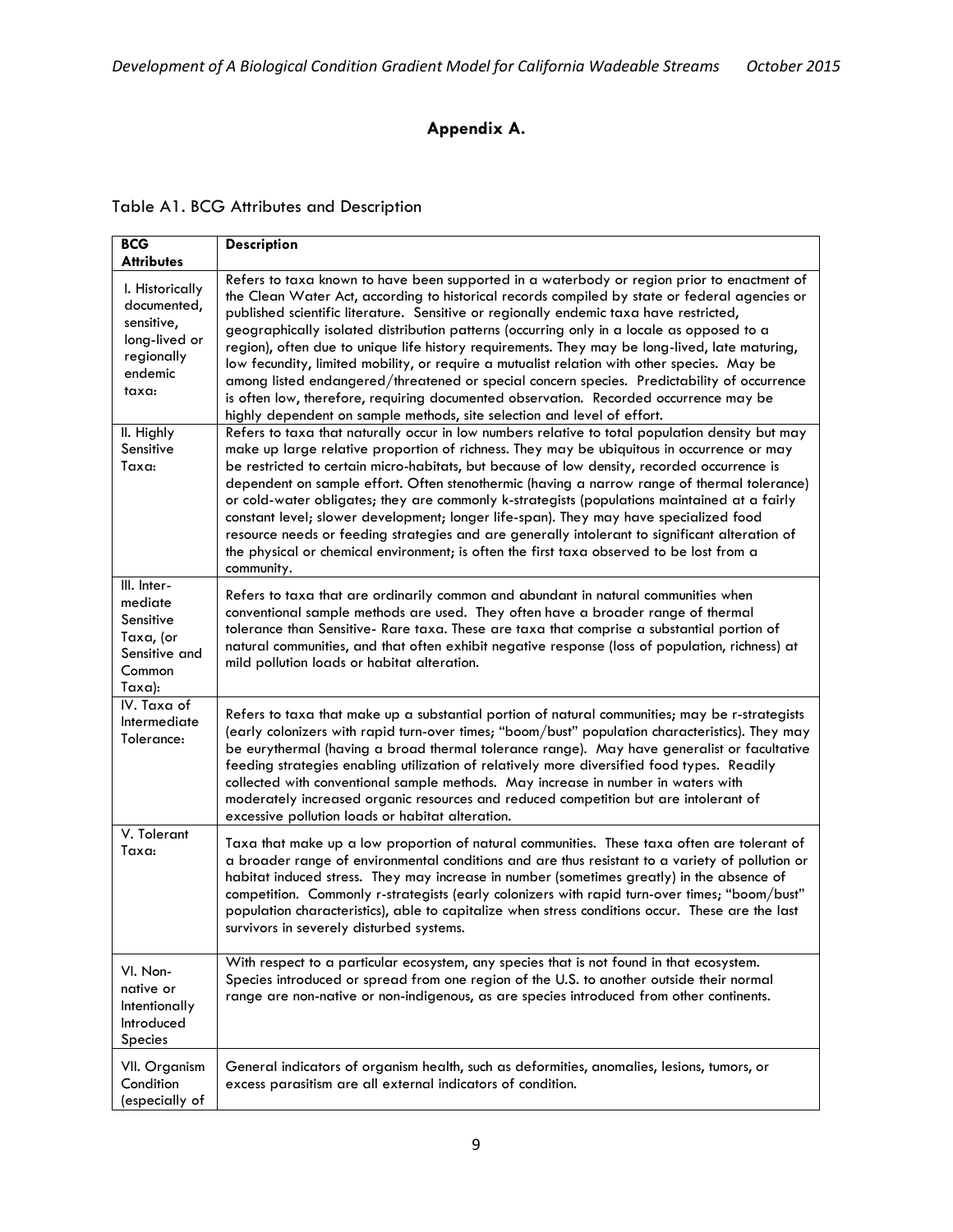| long-lived<br>organisms)                                                  |                                                                                                                                                             |
|---------------------------------------------------------------------------|-------------------------------------------------------------------------------------------------------------------------------------------------------------|
| VIII.<br>Ecosystem<br><b>Function</b>                                     | Function includes trophic levels, production, respiration, total biomass and biomass in functional<br>levels, $P/R$ ratios, etc.                            |
| IX. Spatial<br>and Temporal<br>Extent of<br>Detrimental<br><b>Effects</b> | The spatial extent of damage or degradation from a particular source.                                                                                       |
| X. Ecosystem<br>Connectance                                               | Natural connections and relation among ecosystem units, such as extent fragmentation,<br>connections of riparian areas with the stream and floodplain, etc. |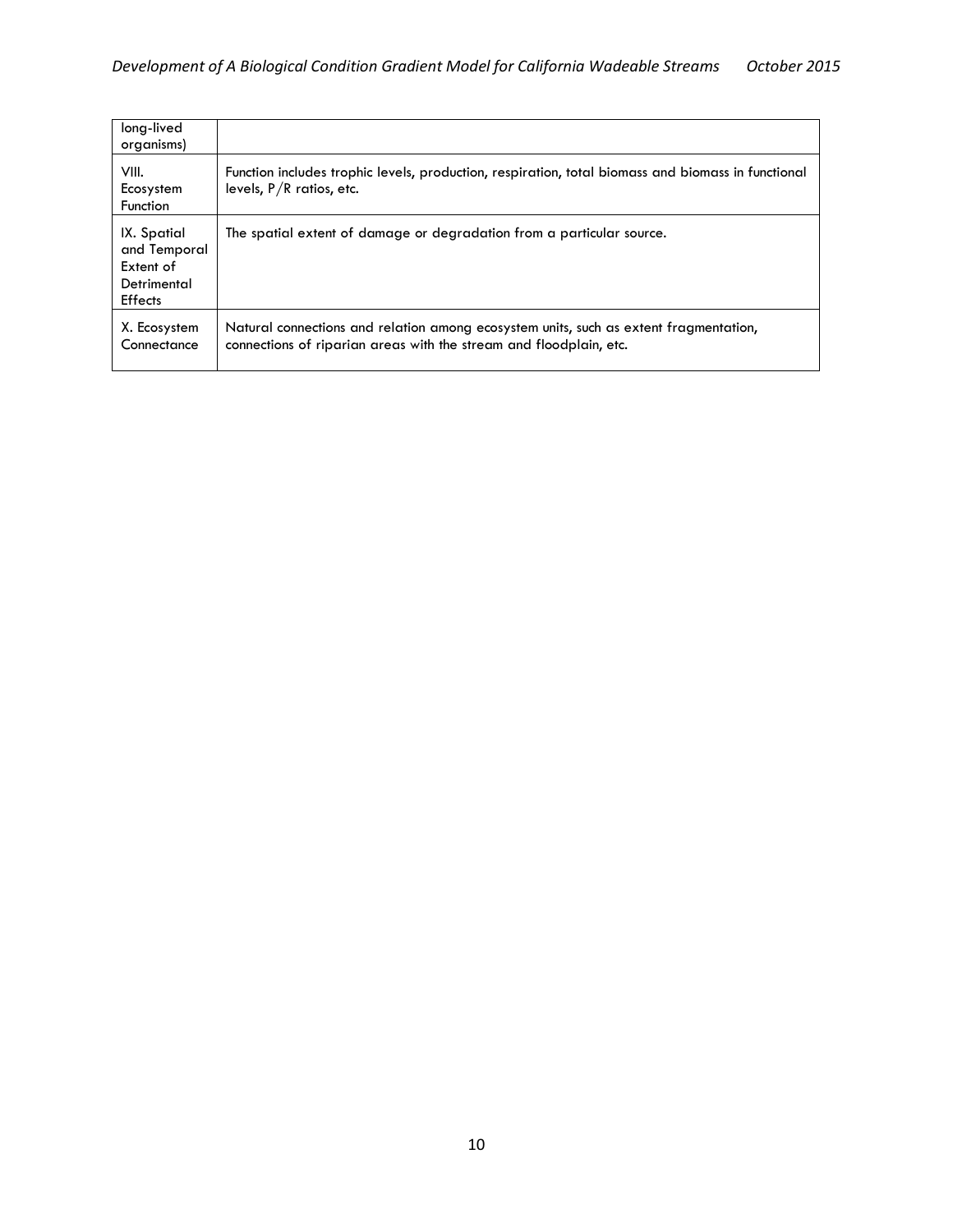#### **Description of the Biological Condition Gradient Levels**

Although the BCG is continuous in concept, it has been divided into six levels to provide as much discrimination of different levels of condition as workgroup members deemed discernable, given current assessment methods and robust monitoring programs. It has been divided into six levels (as opposed to single pass-fail criteria) to foster both identification of consistent condition classes and management of the gradient of condition. Defining the levels between 3 and 5 was a challenge to the workgroup and entailed considerable discussion. The workgroup ultimately agreed some states and tribes may only be capable of discriminating 3-4, levels while others might be capable of discerning 6 levels based on characteristics of their database and monitoring program. However the workgroup agreed that the important role of the BCG model is to be a starting point for a state or tribe to think about how to use biological assessments and criteria to refine their designated aquatic life uses and to communicate more clearly about biological condition. There is no expectation that states and tribes must establish six levels of use classes. The ultimate number of the levels is a state or tribal determination.

#### **Level 1: Natural or native condition.**

*Native structural, functional, and taxonomic integrity is preserved; ecosystem function is preserved within the range of natural variability.*

Level 1 represents biological conditions as they existed (or still exist) in the absence of measurable effects of human disturbance. The Level 1 biological assemblages that occur in a given biogeophysical setting are the result of adaptive evolutionary processes and biogeography that selects in favor of survival of the observed species. For this reason, the expected Level 1 assemblage of a stream from the arid southwest will be very different from that of a stream in the northern temperate forest. The maintenance of native species populations and natural diversity of sensitive, long-lived species is essential for Levels 1 and 2. Non-native taxa are permissible in Level 1 only if they cause no displacement of native taxa, although the practical uncertainties of this provision are acknowledged. Attributes I and II (e.g., historically documented and sensitive taxa) assess the status of native taxa and thus should also identify threatened or endangered species when classifying a site or assessing its condition.

### **Level 2: Minimal changes in structure of the biotic community and minimal changes in ecosystem function.**

*Virtually all native taxa are maintained with some changes in biomass and/or abundance; ecosystem functions are fully maintained within the range of natural variability.*

Level 2 represents the earliest changes in densities, species composition, and biomass that occur as a result of slight physical disturbances (such as increased temperature regime) or enrichment. There may be some reduction of a small fraction of highly sensitive or specialized taxa (Attribute II) or loss of some endemic or rare taxa. Level 2 can be characterized as the first change in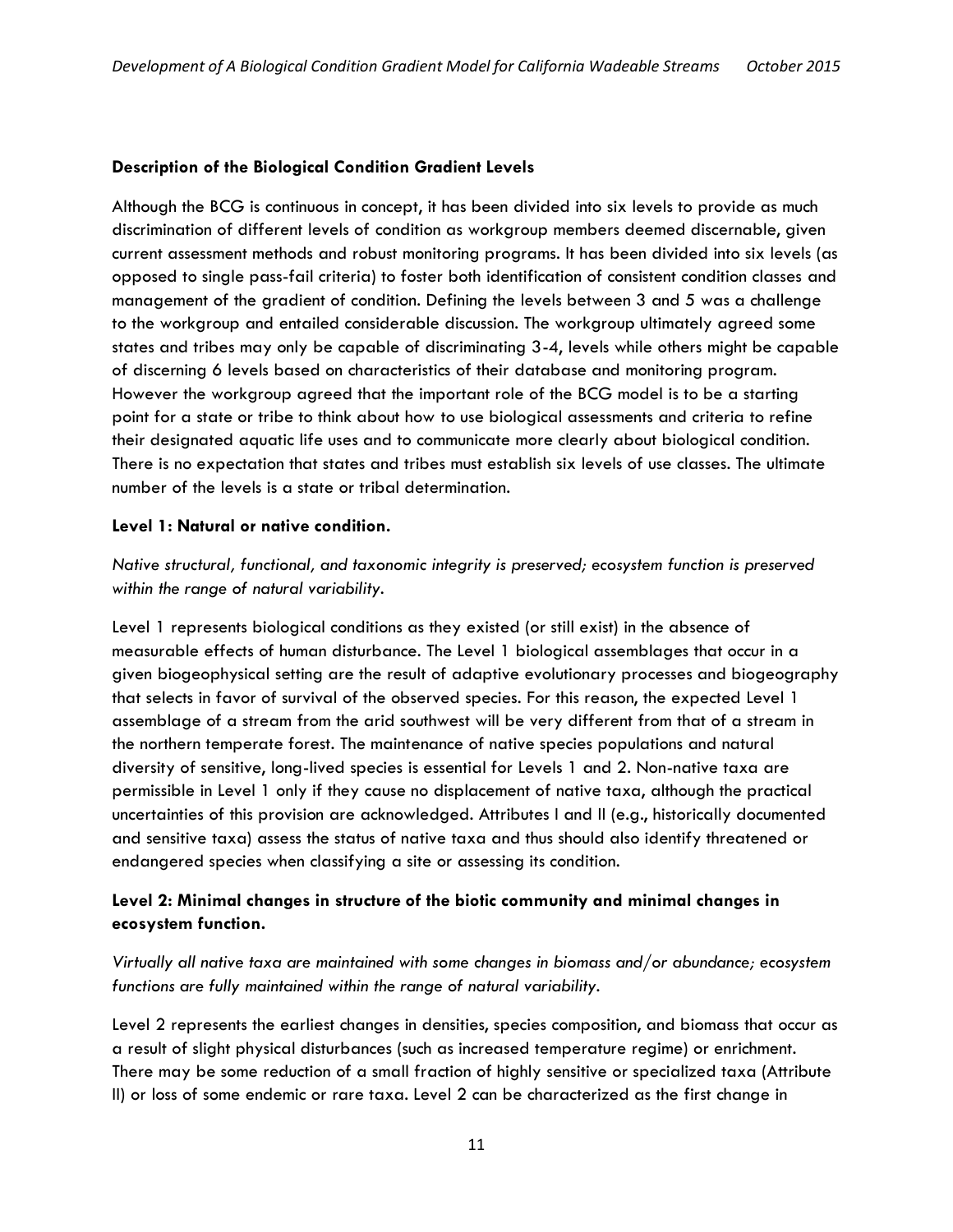condition from natural and it is most often manifested as slightly *increased* richness and density of taxa from Attributes III and IV, relative to Level 1 conditions.

### **Level 3: Evident changes in structure of the biotic community and minimal changes in ecosystem function.**

*Evident changes in structure due to loss of some rare native taxa; shifts in relative abundance of taxa but sensitive-ubiquitous taxa are common and abundant; ecosystem functions are fully maintained through redundant attributes of the system.*

Level 3 represents readily observable changes that often occur in response to organic enrichment or increased temperature. The "evident" change in structure for Level 3 is interpreted to be perceptible and detectable decreases in sensitive-rare or highly sensitive taxa (Attribute II) and increases in sensitive-ubiquitous taxa or opportunist organisms (Attributes III and IV). Attribute IV taxa (intermediate tolerants) may increase in abundance as an opportunistic response to nutrient inputs.

### **Level 4: Moderate changes in structure of the biotic community with minimal changes in ecosystem function.**

*Moderate changes in structure due to replacement of some sensitive-ubiquitous taxa by more tolerant taxa, but reproducing populations of some sensitive taxa are maintained; overall balanced distribution of all expected major groups; ecosystem functions largely maintained through redundant attributes.*

### **Level 5: Major changes in structure of the biotic community and moderate changes in ecosystem function.**

*Sensitive taxa are markedly diminished; conspicuously unbalanced distribution of major groups from those expected; organism condition shows signs of physiological stress; ecosystem function shows reduced complexity and redundancy; increased build-up or export of unused materials.*

Changes in ecosystem function (as indicated by marked changes in food-web structure and guilds) are critical in distinguishing between Levels 4 and 5. This could include the loss of functionally important sensitive taxa and keystone taxa (Attribute I, II and III taxa) such that they are no longer important players in the system, though a few individuals may be present. Keystone taxa control species composition and trophic interactions, and are often, but not always, top predators. Tolerant non-native taxa (Attribute VI) dominate some assemblages and organism condition (Attribute VII) deteriorates. As an example, removal of keystone taxa by overfishing has greatly altered the structure and function of many coastal ocean ecosystems (Jackson et al. 2001).

# **Level 6: Severe changes in structure of the biotic community and major loss of ecosystem function.**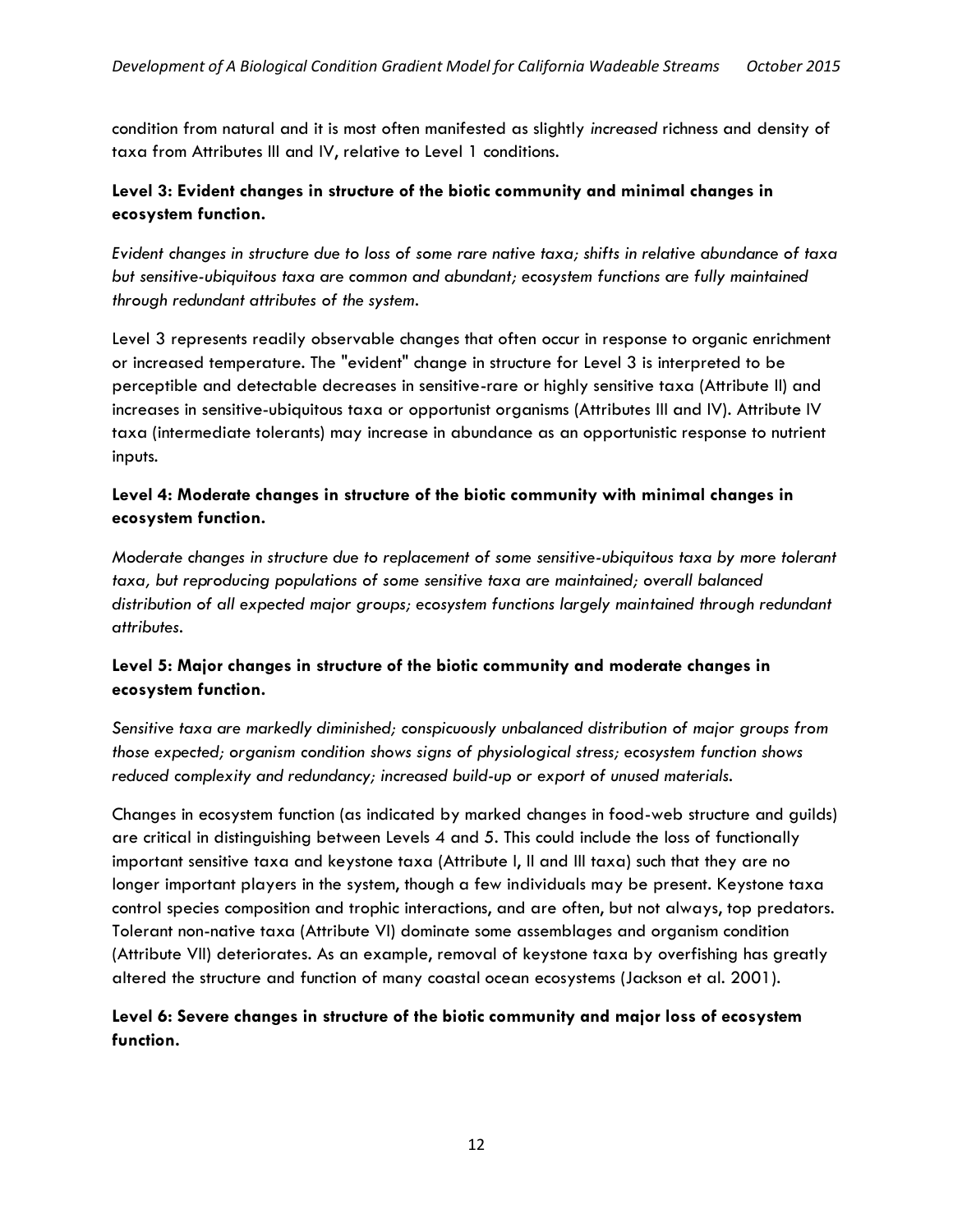*Extreme changes in structure; wholesale changes in taxonomic composition; extreme alterations from normal densities and distributions; organism condition is often poor; ecosystem functions are severely altered.*

Level 6 systems are taxonomically depauperate (low diversity and/or number of organisms) compared to the other levels. Extremely high or low densities of organisms caused by excessive organic enrichment or severe toxicity may characterize Level 6 systems.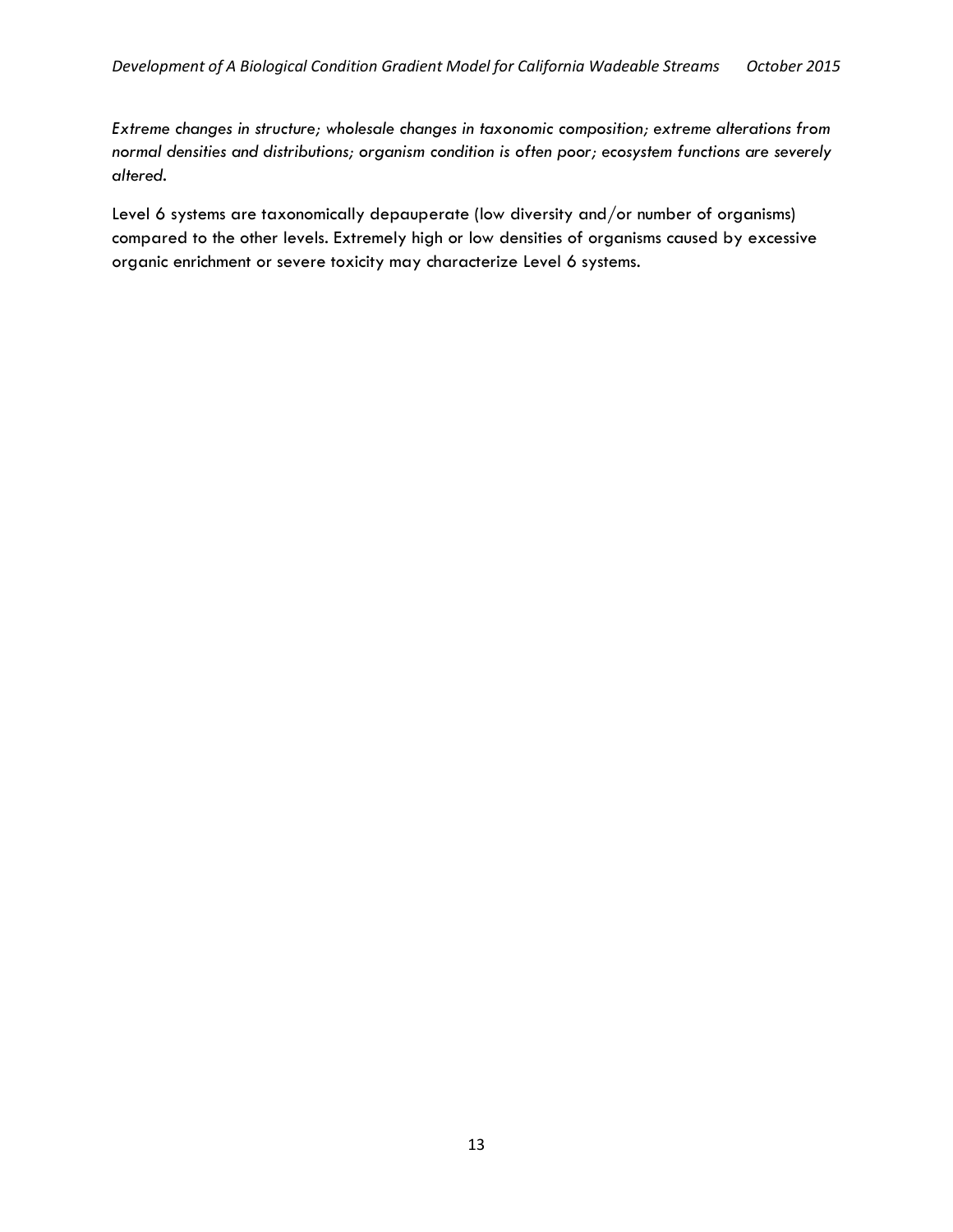### **IMPORTANT DEFINITIONS**

Definitions of Terms used in the Biological Condition Gradient (Modified from Davies and Jackson 2006).

Historically Documented Taxa: refers to taxa known to have been supported in a waterbody or region prior to enactment of the Clean Water Act, according to historical records compiled by state or federal agencies or published scientific literature.

 $Invasive species - a species whose presence in the environment causes economic or environmental$ </u> harm or harm to human health. Native species or non-native species may show invasive traits, although this is rare for native species and relatively common for non-native species. (Please note  $-$  this term is not currently included in the Biological Condition Gradient).<sup>1</sup>

Non-native or intentionally introduced species – with respect to a particular ecosystem, any species that is not found in that ecosystem. Species introduced or spread from one region of the U.S. to another outside their normal range are non-native or non-indigenous, as are species introduced from other continents.

Sensitive taxa: intolerant to a given anthropogenic stress; first species affected by the specific stressor to which they are "sensitive" and the last to recover following restoration.

Sensitive or regionally endemic taxa: taxa with restricted, geographically isolated distribution patterns (occurring only in a locale as opposed to a region), often due to unique life history requirements. May be long-lived, late maturing, low fecundity, limited mobility, or require mutualist relation with other species. May be among listed Endangered/Threatened or special concern species. Predictability of occurrence often low, therefore, requiring documented observation. Recorded occurrence may be highly dependent on sample methods, site selection and level of effort.

Highly Sensitive Taxa: taxa that naturally occur in low numbers relative to total population density but may make up large relative proportion of richness. May be ubiquitous in occurrence or may be restricted to certain micro-habitats, but because of low density, recorded occurrence is dependent on sample effort. Often stenothermic (having a narrow range of thermal tolerance) or cold-water obligates; commonly K-strategists (populations maintained at a fairly constant level; slower development; longer life-span). May have specialized food resource needs or feeding strategies. Generally intolerant to significant alteration of the physical or chemical environment; are often the first taxa observed to be lost from a community.

Intermediate Sensitive Taxa: ordinarily common and abundant in natural communities when conventional sample methods are used. Often having a broader range of thermal tolerance than Sensititve- Rare taxa. These are taxa that comprise a substantial portion of natural communities, and that often exhibit negative response (loss of population, richness) at mild pollution loads or habitat alteration.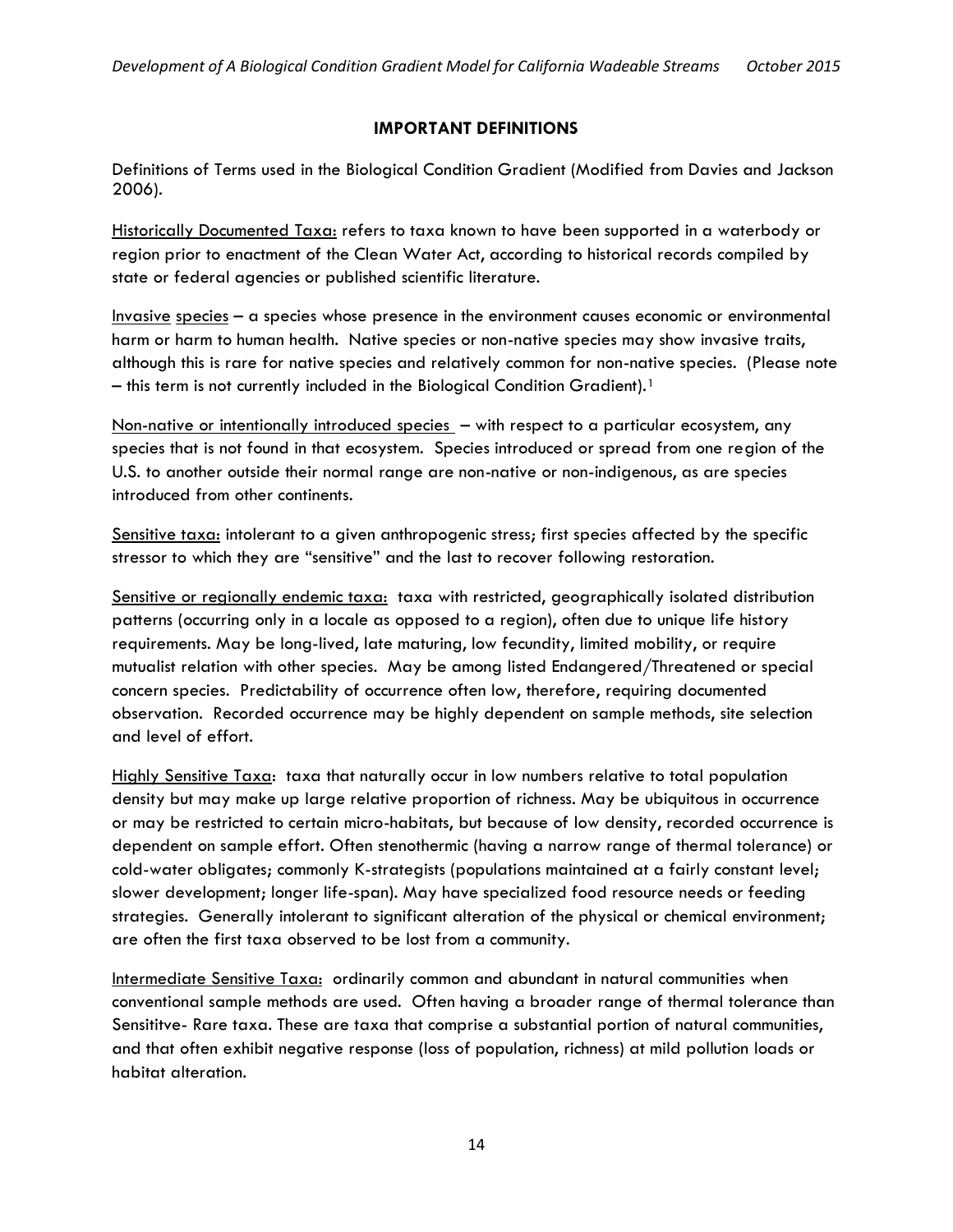Taxa of Intermediate Tolerance: taxa that comprise a substantial portion of natural communities; may be r-strategists (early colonizers with rapid turn-over times; "boom/bust population characteristics). May be eurythermal (having a broad thermal tolerance range). May have generalist or facultative feeding strategies enabling utilization of relatively more diversified food types. Readily collected with conventional sample methods. May increase in number in waters with moderately increased organic resources and reduced competition but are intolerant of excessive pollution loads or habitat alteration.

Tolerant Taxa: taxa that comprise a low proportion of natural communities. Taxa often are tolerant of a broader range of environmental conditions and are thus resistant to a variety of pollution or habitat induced stress. They may increase in number (sometimes greatly) in the absence of competition. Commonly r-strategists (early colonizers with rapid turn-over times; "boom/bust" population characteristics), able to capitalize when stress conditions occur. Last survivors.

attribute: measurable part or process of a biological system

ecosystem-level functions: processes performed by ecosystems, including, among other things, primary and secondary production; respiration; nutrient cycling; decomposition.

function: processes required for normal performance of a biological system (may be applied to any level of biological organization)

life-history requirements: environmental conditions necessary for completing life cycles (including, among other things, reproduction, growth, maturation, migration, dispersal)

maintenance of populations: sustained population persistence; associated with locally successful reproduction and growth

native: an original or indigenous inhabitant of a region; naturally present

non-detrimental effect : do not displace native taxa

refugia: accessible microhabitats or regions within a stream reach or watershed where adequate conditions for organism survival are maintained during circumstances that threaten survival, eg drought, flood, temperature extremes, increased chemical stressors, habitat disturbance, etc

spatial and temporal ecosystem connectance: access or linkage (in space/time) to materials, locations, and conditions required for maintenance of interacting populations of aquatic life; the opposite of fragmentation; necessary for metapopulation maintenance and natural flows of energy and nutrients across ecosystem boundaries

structure: taxonomic and quantitative attributes of an assemblage or community, including species richness and relative abundance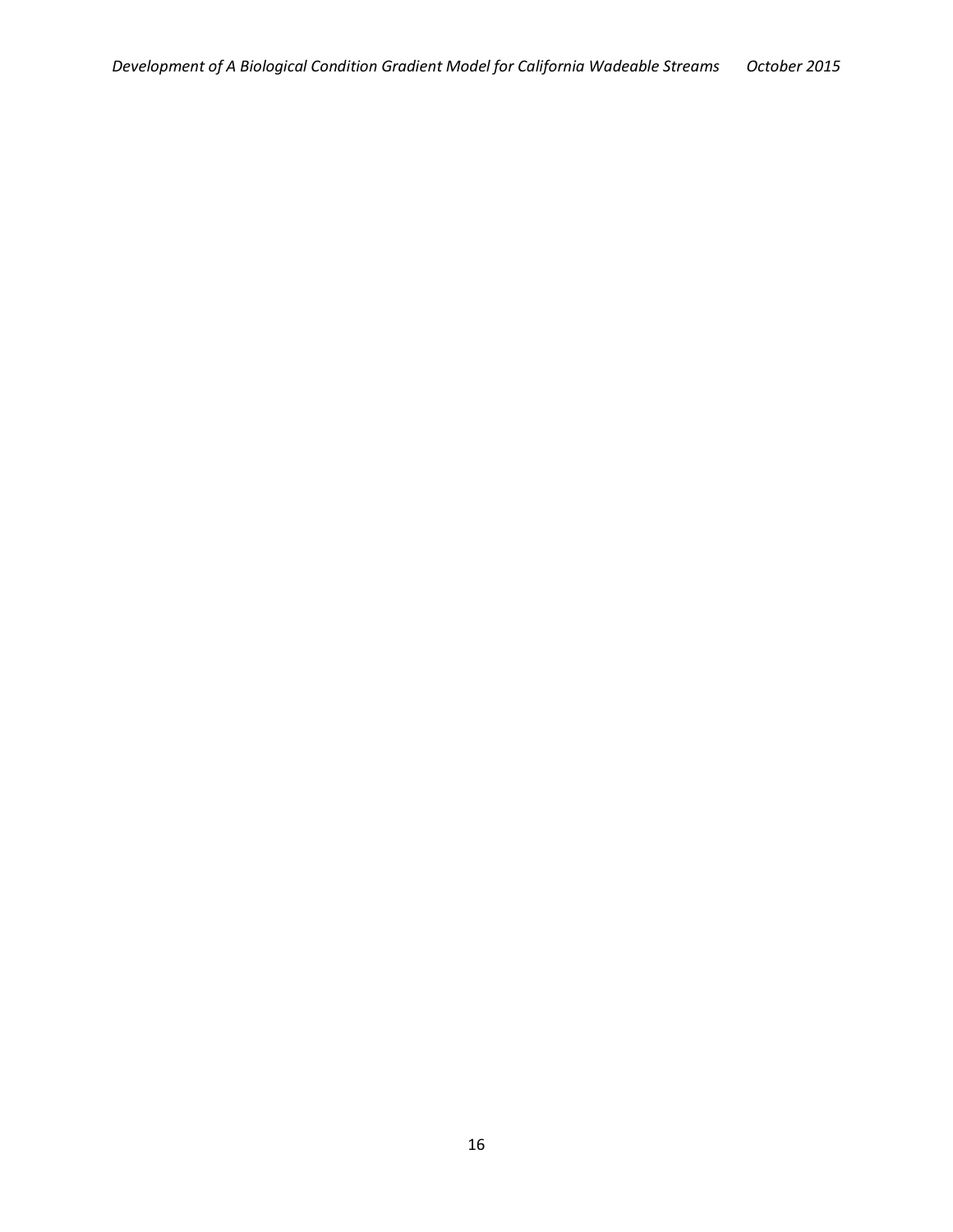### **Appendix B.**

### **List of BCG Panel Experts and Biographies, By Expertise**

### **Algal Taxonomy and Ecology**

# **Donald Charles, Ph.D., Leader, Phycology Section, The Academy of Natural Sciences' Patrick Center for Environmental Research [\(http://diatom.ansp.org/\)](http://diatom.ansp.org/).**

Dr. Charles is leader (since 1992) of the Phycology Section in the Patrick Center for Environmental Research (PCER) and a professor in Drexel's Department of Biodiversity, Earth and Environmental Science. He was Ruth Patrick Chair in Environmental Science, ANSP (2005 – 2010) and served a year each as Director and Acting Director of the PCER. He obtained a B.Sc. from The SUNY College of Environmental Science and Forestry (1971) and from Syracuse University (1971), his M.Sc. from Cornell University (1974), and his Ph.D. from Indiana University (1982). He worked as Aquatic Ecologist for New York State's Adirondack Park Agency (1973-1977), held research



positions at Indiana University (1982-1986), and was a university-cooperator Limnologist at the U.S EPA's Environmental Research Laboratory in Corvallis, OR (1987-1991). He has authored / co-authored more than 60 scientific articles and over 65 reports. Research interests include ecology of diatoms and their use as environmental indicators in assessment of river water quality and in paleolimnolgical studies; basic and applied aspects of nutrient enrichment, acidification, and climate change; and ecoinformatics. He helped lead efforts to develop a diatom BCG approach for the state of New Jersey.

### **Rex L. Lowe, Ph.D. Professor Emeritus of Biological Sciences, Bowling Green State University**

Rex Lowe received his Bachelor of Science and Doctor of Philosophy degrees in botany at Iowa State University. He is currently Professor Emeritus at Bowling Green State University (BGSU) where he has won awards for outstanding teaching and research. Dr. Lowe teaches courses on Freshwater Algal Ecology, Limnology and Great Lakes Ecosystems. In addition to BGSU, Dr. Lowe also teaches in the summers at The University of Michigan Biological Station, Michigan State University's Kellogg Biological Station and Ohio State University's Stone Laboratory and has recently moved to the Center for Limnology at the University of Wisconsin. In 2008 Lowe was awarded the Wilder Chair for a distinguished botanist at the University of Hawaii where he studied

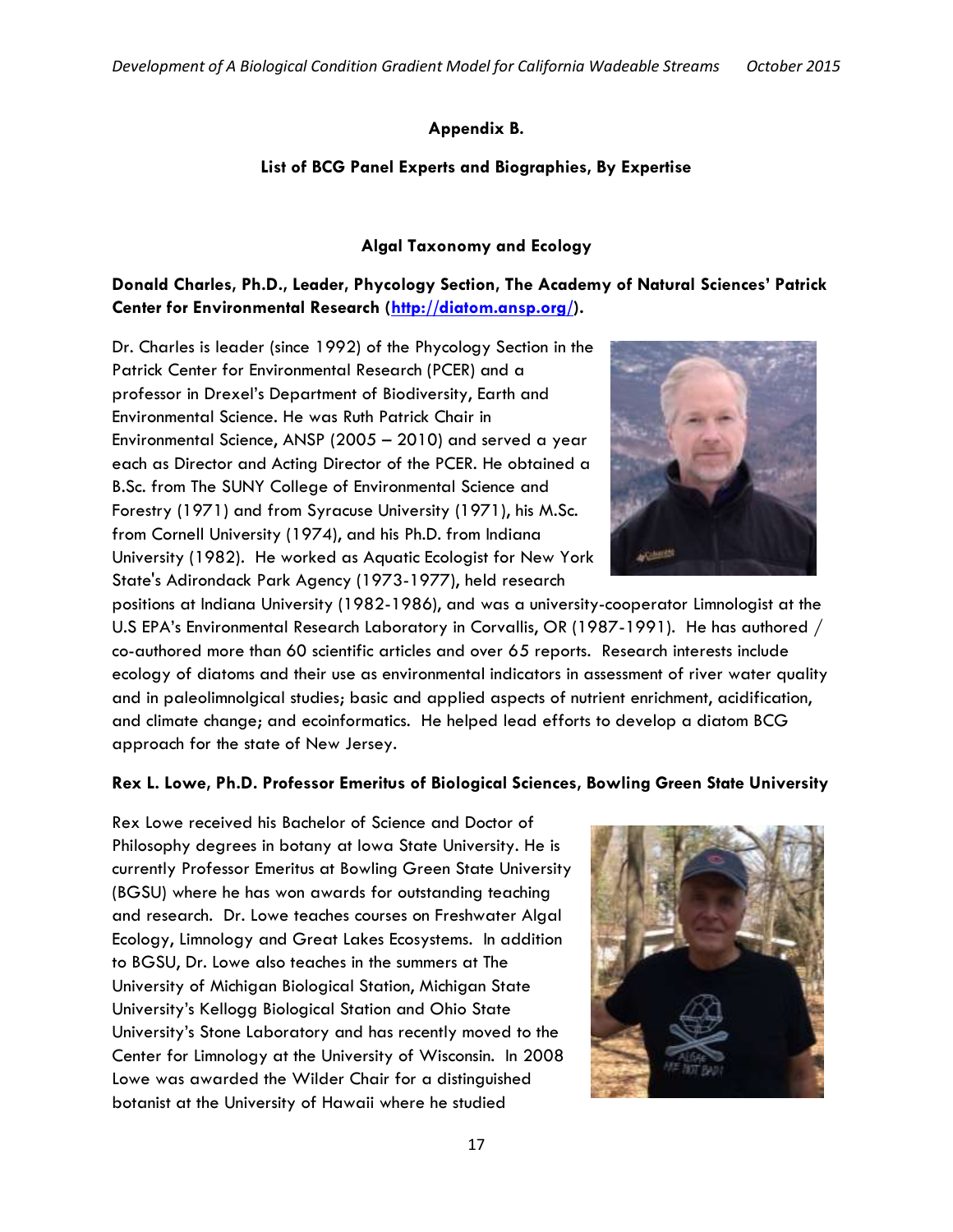freshwater algal endemics. In 2014 he was awarded the prestigeous Award of Excellence from the Phycological Society of America for sustained research excellence. Professor Lowe has trained and graduated over 70 graduate students including 16 PhDs. Lowe's scholarly books and manuscripts  $(> 150)$  cover topics concerning algal ecology and diatom systematics.

### **Robert Sheath, Ph.D., Department of Biological Sciences, California State University San Marcos**

Dr. Robert Sheath is a professor of the Department of Biological Sciences at California State University San Marcos. His research interests focus on the evolution, ecology, biogeography and systematics of freshwater algae and their use as water quality indicators. This research involves a combination of field and laboratory work, including advanced microscopy and molecular analyses. Dr. Sheath is the past Editor of the *Journal of Phycology* and a co-editor of *Freshwater Algae of North America: Ecology and Classification.* 2nd ed. An algal genus was named in his honor, *Sheathia*, and is distributed in North America, Europe and New Zealand. The lab was named California Primary Algae Lab by the California Water



Board because it has the expertise, including adding considerably to the state flora, naming 4 new species to science and creating a widely accessible web site.

### **Sarah Spaulding, Ph.D., USGS, INSTAAR, University of Colorado, (http://instaar.colorado.edu/~spauldis/)**

Sarah is an Ecologist for the US Geological Survey, working on the National Water Quality Assessment program. She works with an excellent group of taxonomists at INSTAAR, University of Colorado, focusing on improving the process of assessment in streams and rivers. Sarah is the Chair of the Editorial Review Board for a national diatom flora in the form of an online database, Diatoms of the United States. Sarah would like everyone to know about diatoms,



particularly analysts and managers, and for all of us to work towards improving biotic condition in freshwaters.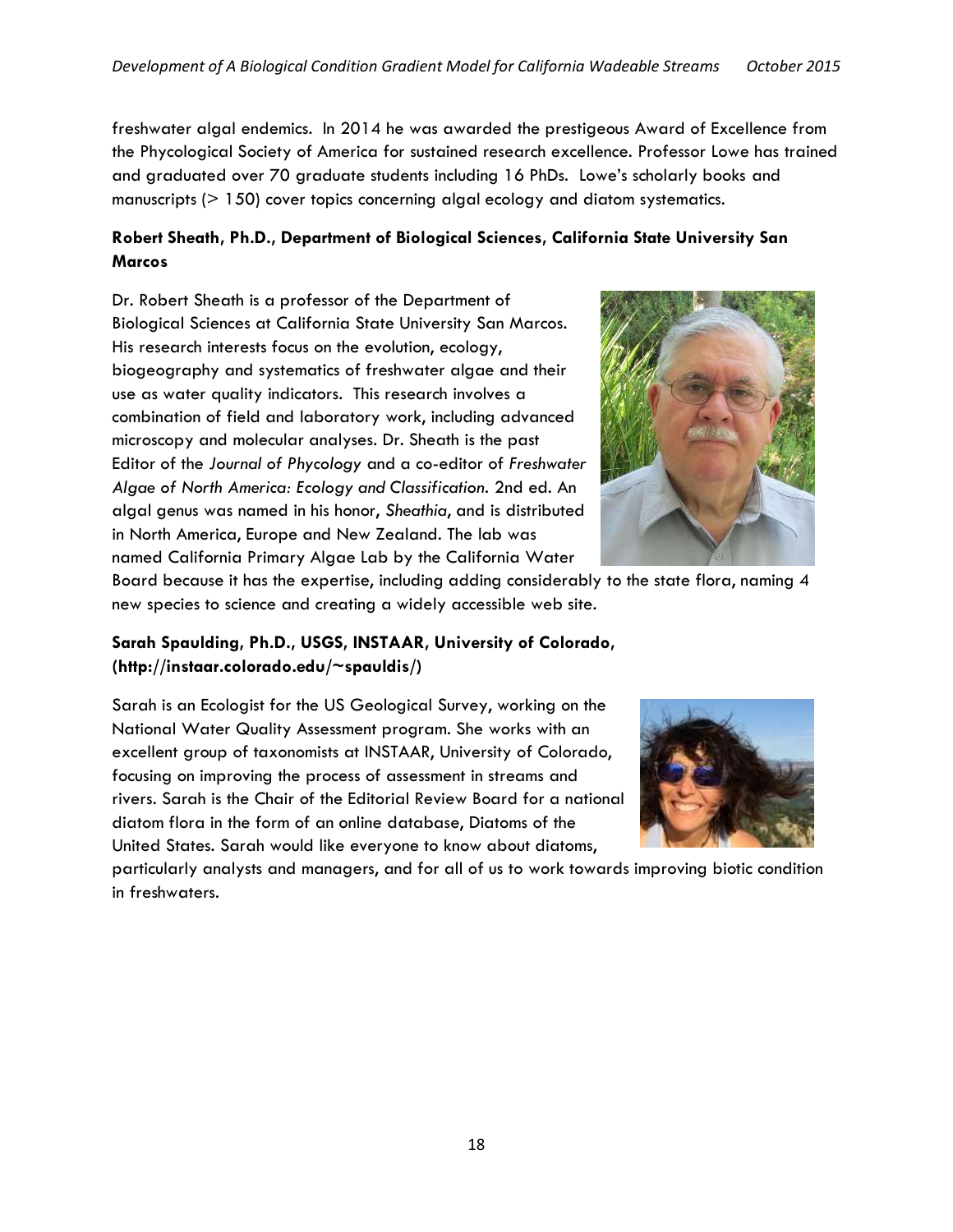### **Rosalina Stancheva Hristova, Ph.D., Department of Biological Sciences, California State San Marcos.**

Dr. Rosalina Stancheva is a chief scientist at the California Primary Algae Laboratory of the Surface Water Ambient Monitoring Program (SWAMP) of the State Water Board at California State University San Marcos. She received a PhD in Phycology from the Sofia University, Bulgaria in 2004 where she was teaching courses in systematics of algae and fungi, ecology of algae, and diatom analysis. In 2005 she began doing research on diatoms from streams in the western USA for the US Environmental Protection Agency's Environmental Monitoring and Assessment Program. In the past 9 years she has been developing soft-bodied algae and diatoms as bioindicators for stream in California as part SWAMP, including



standard laboratory and quality control operating procedures, online taxonomic identification tool and algal index of biotic integrity. Her research centers on freshwater algae taxonomy, ecology, and biogeography, diversity of nitrogen-fixing and toxin-producing cyanobacteria in streams in California. She discovered four new to science freshwater species of green algae from SWAMP data set. Recently her studies are focused on the stream diatom flora in California.

# **Yangdong Pan, Ph.D. Department of Environmental Science and Management at Portland State University (PSU).**

Dr. Yangdong Pan is professor of the Department of Environmental Science and Management at Portland State University (PSU). His research centers on freshwater ecology and conservation. Specifically, he uses algal assemblages to monitor and assess ecological risk in freshwater ecosystems including lakes, wetlands and rivers. He has participated several national surface water quality programs such as the US Environmental Protection Agency's Environmental Monitoring and Assessment Programs (EMAP) in the Mid-Atlantic Region and in the western USA with a focus on periphyton indicators development. Recently, he has been collaborating with Chinese environmental professionals on several



water-quality projects including ecology and management of algal blooms in shallow lakes, drinking water source protection, and ecological risk assessment of lakes and streams in the Jiuzhaigou National Park, a UNESCO world natural heritage site. He teaches limnology, freshwater algae, ecology of streams/river, and two graduate-level courses on environmental and biological data analysis.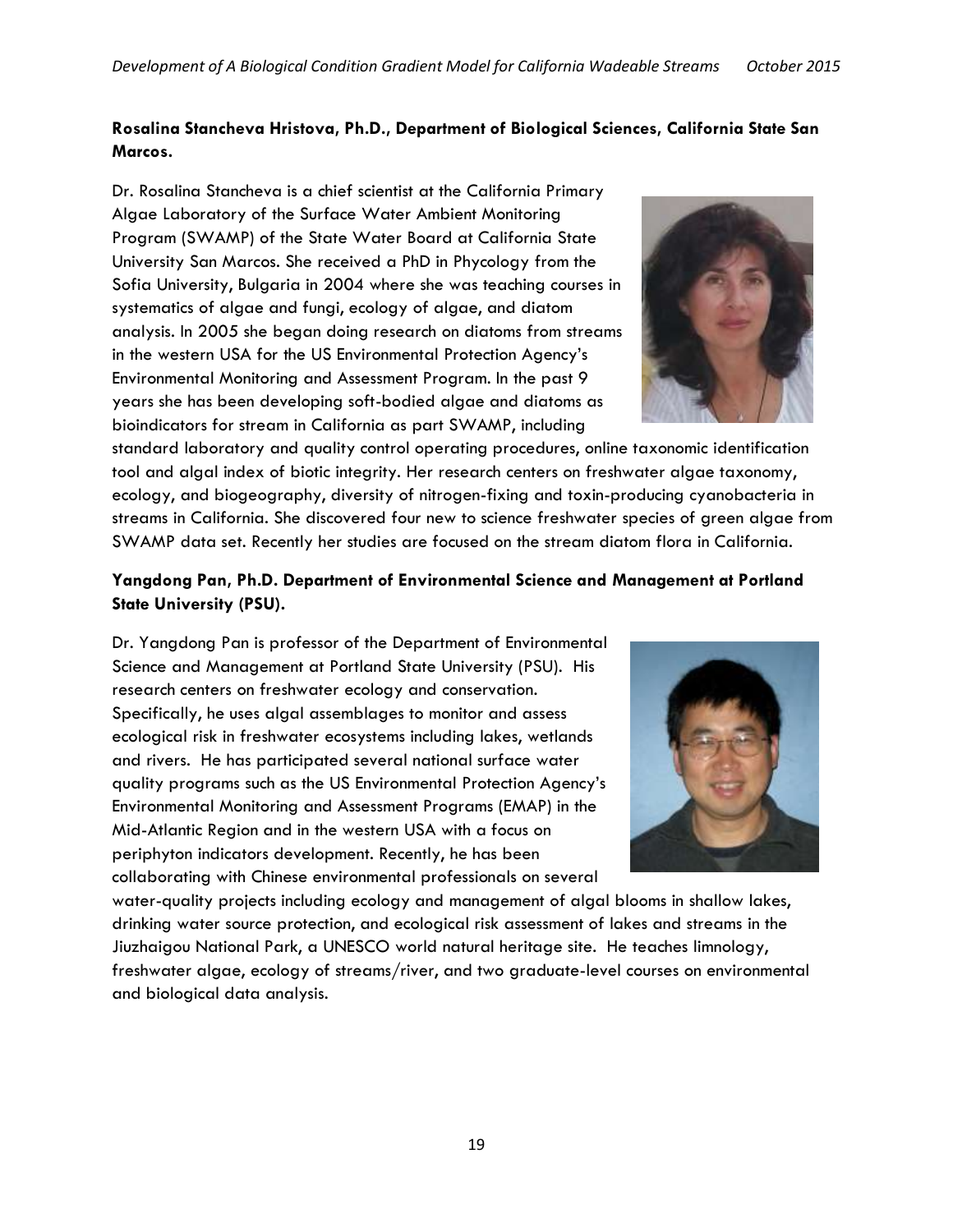### **Benthic Macroinvertebrate Taxonomy and Ecologists**

# **Larry Brown, Ph.D., Research Biologist, USGS, California Water Science Center. https://profile.usgs.gov/lrbrown.**

Larry R. Brown is a Research Biologist with the U.S. Geological Survey, California Water Science Center. Dr. Brown has over 35 years of experience working in California aquatic systems. He is a recognized expert on the ecology of California fishes and has published on California fishes, benthic macroinvertebrates and benthic algae. Dr. Brown is currently involved in studies of the effects of climate change on selected fish species in the Central Valley watershed and San Francisco Estuary, factors associated with declines in pelagic fish populations of the San Francisco Estuary, and effects of hydrologic alteration on California stream systems. In the course of his work, Dr. Brown has authored or coauthored over 80 scientific articles and reports.



#### **Jim Carter, Research Scientist, USGS Menlo Park, CA.**

Jim Carter is a researcher for the National Research Program (Water Mission Area) of the U.S.

Geological Survey. He has held this position at the western region center in Menlo Park, CA since 1981. He has a Ph.D. from the Department of Entomology, University of California, Berkeley. His research has focused on numerous aspects of aquatic ecology. Lotic studies have emphasized: 1) determining the influence of fluvial geomorphology and landscape characteristics on the distribution of stream benthic invertebrates at a variety of spatial and temporal scales and 2) identifying the effects of sample collecting, processing and analyzing on the interpretation of lotic bioassessments. Lentic studies include comprehensive research on the benthic fauna of a



western hypereutrophic lake (Upper Klamath Lake, OR). These studies have emphasized: 1) identifying factors that influence the large and small scale spatial and temporal distribution of invertebrates, 2) determining the effects benthic invertebrates have on nutrient cycling, and 3) developing a lake food web model using stable isotopes of carbon, nitrogen, and sulfur.

**David Herbst, Ph.D., Research Scientist, UC Santa Barbara, Sierra Nevada Aquatic Research Laboratory.**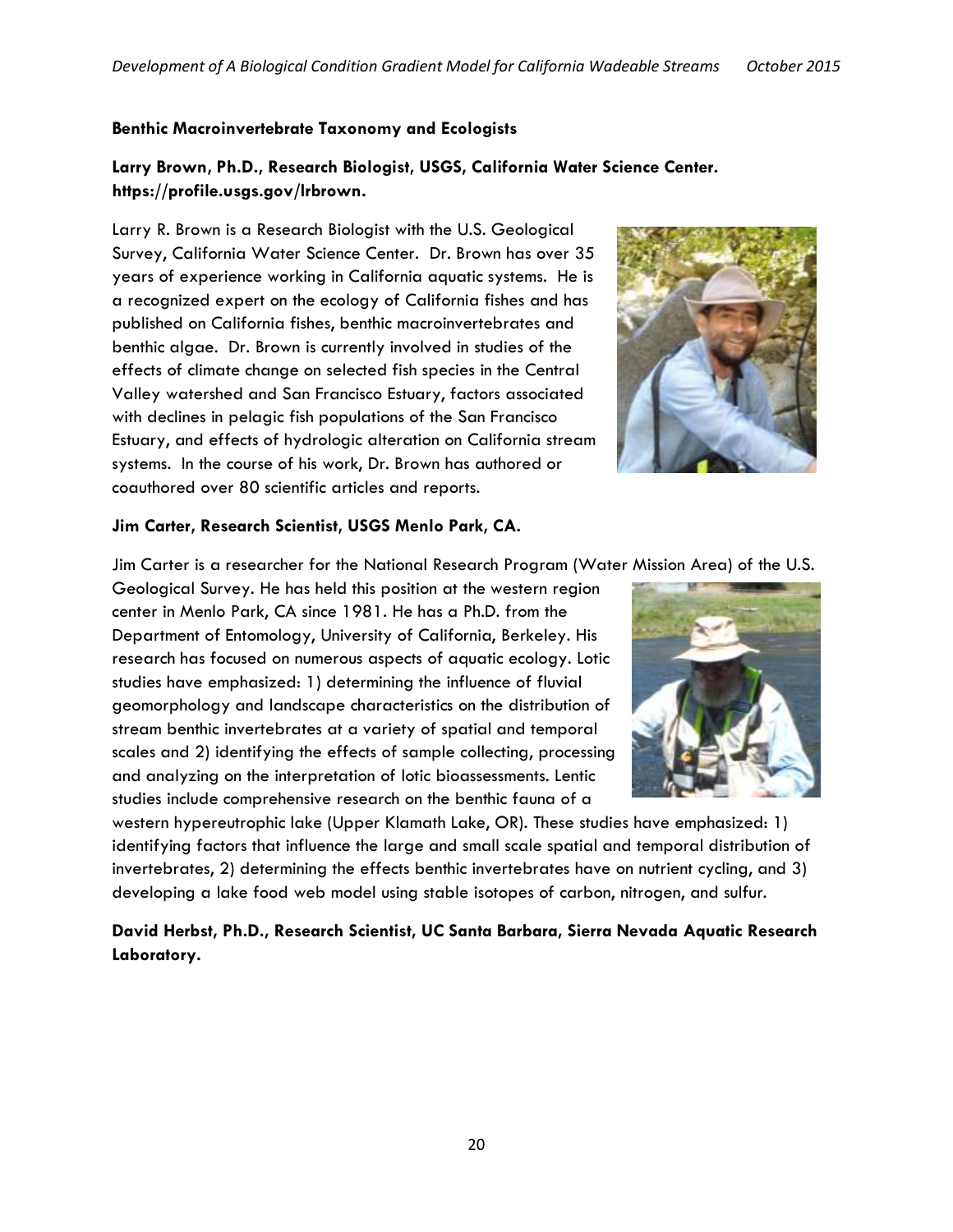Dave Herbst received a PhD in zoology and entomology from Oregon State University in 1986 and has been a research scientist with UC Santa Barbara since that time, stationed at the Sierra Nevada Aquatic Research Laboratory. My early research was mainly on the physiology and ecology of invertebrates from saline lakes (Mono and Owens Lakes in California, Abert in Oregon, Walker and Big Soda in Nevada), using comparative ecology and field and lab experiments to study effects of salinity. In the 1990s I began doing research on BMIs in streams of the Sierra Nevada and worked for 15 years to develop a bioassessment program and indicators for the eastern Sierra and



central coast regions of California. My stream research spans long-term studies of the effects of sediment deposition, acid mine drainage, livestock grazing, habitat restoration, forest management, introduced species (trout, New Zealand mud snail), and monitoring of climate change and drought in Sierra Nevada headwaters.

# **Jeanette Howard, Ph.D., Associate Director of Science, Water Program, the Nature Conservancy.**

Jeanette Howard, PhD, Associate Director of Science, Water Program, The Nature Conservancy, California. Dr. Howard leads TNC's freshwater science engagements which focus on developing and fostering a science enterprise to sustain healthy aquatic ecosystems in California. This work includes conservation planning for freshwater biodiversity statewide, defining environmental flows for water policy and management, and on-the-ground research projects to evaluate conservation actions.

### **Bill Isham, Senior Ecologist, AMEC Foster Wheeler, San Diego CA**

Mr. Isham received a bachelors degree in Biological Sciences from Florida Institute of Technology. He has worked for private environmental consultants since 1991, including MEC Analytical (1991- 2005), Weston Solutions (2005-2014), and Amec Foster Wheeler (2014-present). Mr. Isham has 25 years of experience in freshwater stream, marine, and wetland ecology. He has extensive project management experience with active participation in every phase of environmental monitoring including survey design, field collections, laboratory sample analyses and taxonomy, data management/interpretation, and reporting. As a taxonomist, he specializes in freshwater aquatic insects as well as marine and



freshwater fish (adult and larval stages). Since 2001, he has been, at various times, the director for regional NPDES permit compliance stream bioassessment programs in San Diego, Orange, Los Angeles and Riverside counties and is familiar with every major watershed in southern California. He has managed numerous monitoring projects related to stream and wetland restoration, mitigation, spill impacts, construction and BMP effectiveness, overseeing multidisciplinary efforts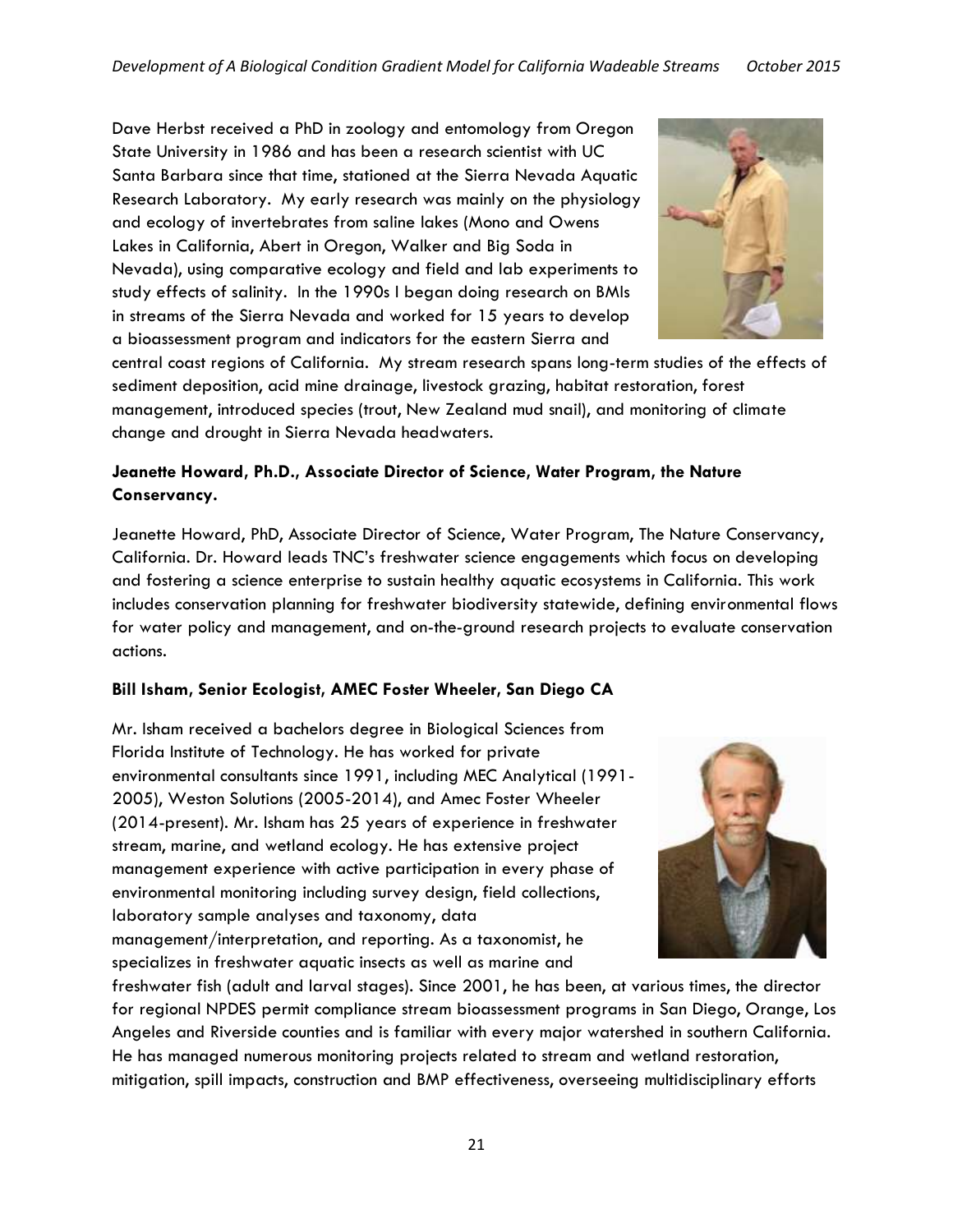for baseline, performance and impact monitoring. He has also contributed to NEPA/CEQA documents, EIR/EIS's, Biological Opinions, and habitat management and restoration plans.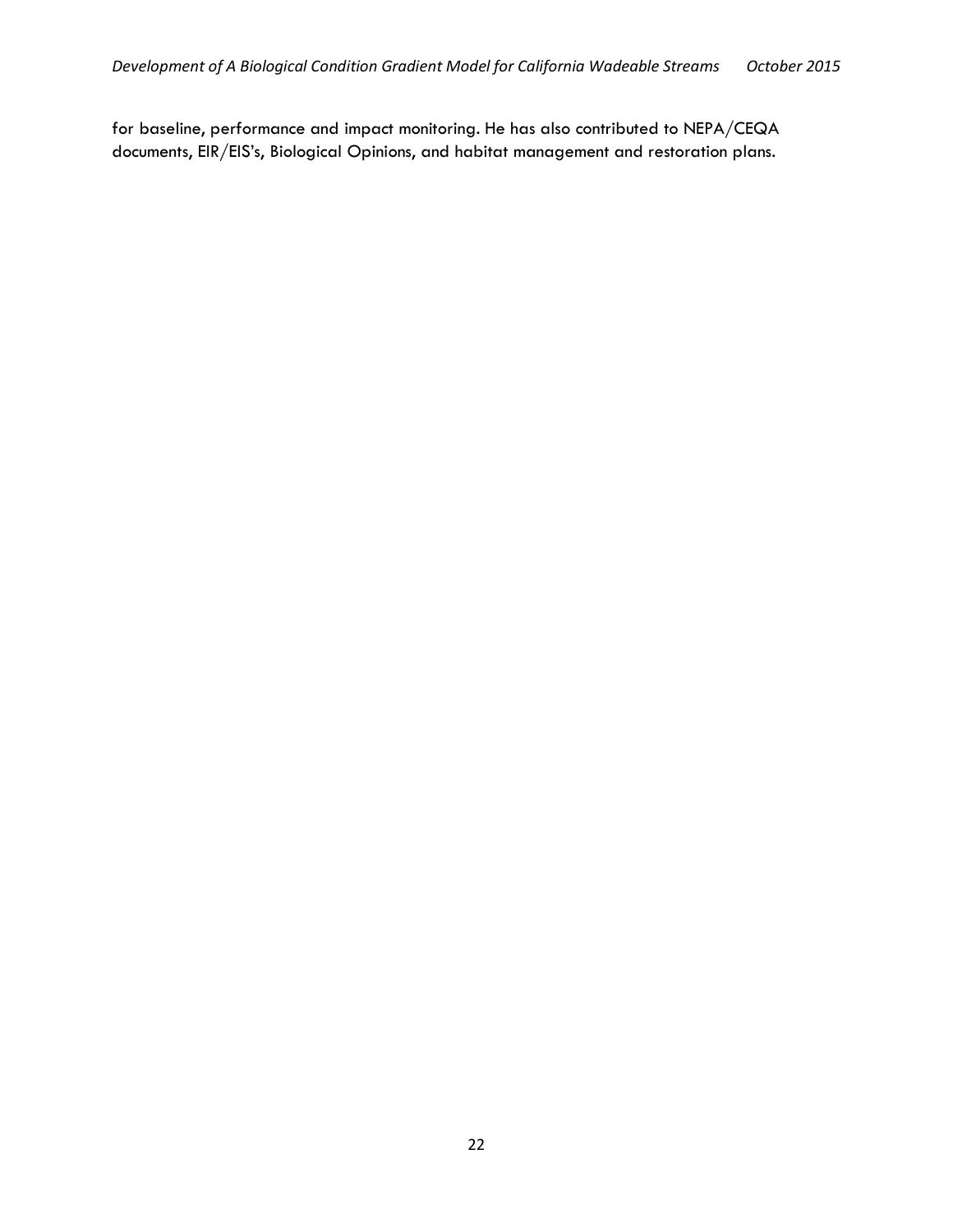# **Jason May, Aquatic Ecologist, USGS California Water Science Center. <https://profile.usgs.gov/jasonmay>**

Jason T. May is an aquatic ecologist with the U.S. Geological Survey, California Water Science Center. Mr. May has over 14 years of experience working in California aquatic systems. He has published on California fishes, benthic macroinvertebrates and benthic algae. Mr. May is currently involved in studies of the effects of urbanization on stream systems across the United States, modeling of responses of stream macroinvertebrate communities to land use changes, and investigations of mercury and other trace metals contamination associated with abandon

mine lands. In the course of his work, Mr. May has authored or coauthored over 30 scientific articles and reports.

### **Patina Mendez, Ph.D., UC Berkeley's Environmental Sciences Program.**

Dr. Patina Mendez is freshwater ecologist and a Continuing Lecturer for UC Berkeley's Environmental Sciences Program. She is a specialist in the life history characteristics (e.g., life cycle timing, feeding, reproductive strategies, etc.) of freshwater invertebrates and how they are linked with habitat. She also investigates models of benthic macroinvertebrate community structure using life history traits in spatially large datasets. Her taxonomic area is caddisflies (Trichoptera), a group of insects that spend most of their life cycle in an aquatic larval stage that builds a case or retreat. Her projects include using distribution records of caddisflies in California streams to help broaden understanding of species diversity and changes in distributions over the past 100 years. She is also a

curator of the Trichoptera Literature Database, a bibliography of 14,000 references on Trichoptera.

# **Allison O'Dowd, Ph.D., Associate Professor, Environmental Science and Management, Humboldt State University.**

Dr. Alison O'Dowd is an Associate Professor in the Department of Environmental Science and Management at Humboldt State University and Co-Director of the HSU River Institute. Dr. O'Dowd has conducted research in the fields of stream ecology and restoration for over 15 years. Dr. O'Dowd's specific research areas include: the development of biological condition gradients in urban watersheds, stream and wetland restoration, the ecology and eradication of invasive species, the impacts of wildfire on stream communities, the biological significance of step-pool sequences in mountain streams, and the management of dam releases to assist migrating salmonids. Dr. O'Dowd's research





23



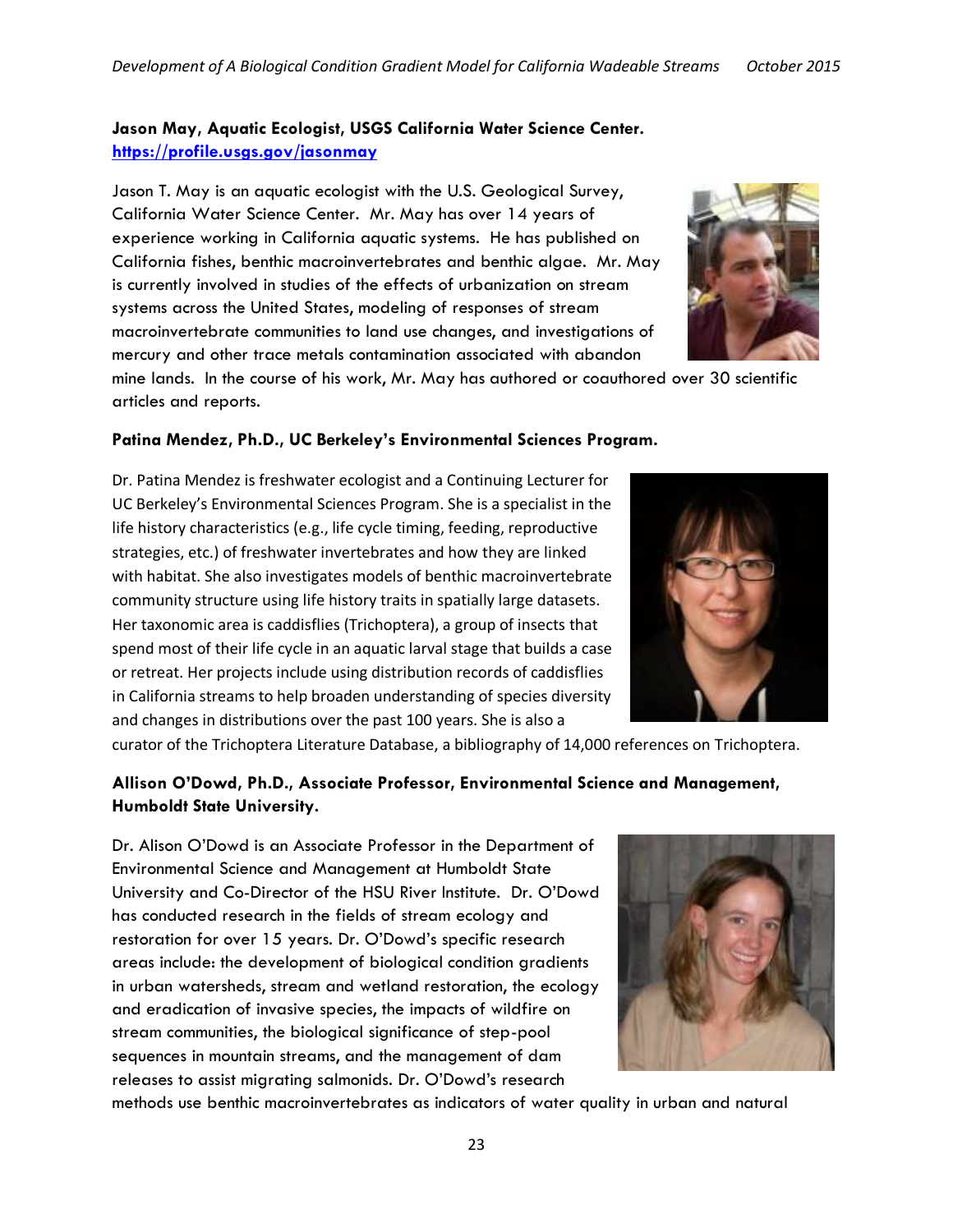freshwater ecosystems. Dr. O'Dowd's research is primarily located within California, with a focus on California's North Coast. Study areas include: the Eel River, Smith River, Klamath River, Lake Tahoe Basin, and Humboldt Bay and San Francisco Bay watersheds.

### **John Olson, Ph.D. Assistant Professor, California State Monterey Bay.**

John Olson completed his PhD in Watershed Science at Utah State University and postdoctoral studies at the Desert Research Institute. He is currently an assistant research professor at the Desert Resarch Instiute, and is joining the faculty at Cal State Monterey Bay in January 2017. His research focuses on understanding how landscape patterns in geology, climate, vegetation and other environmental factors affect surface water chemistry; how differences in water chemistry in turn affect stream biota; and how these relationships can be applied to managing freshwater resources. He has worked with US EPA, USGS, and natural resource agencies in Georgia, Utah, Wyoming, Wisconsin, and Oregon to improve bioassessments of streams and rivers. Some of his recent



projects include empirically modeling natural water chemistry to establish water chemistry baselines and nutrient criteria nationwide, determining how invertebrate distributions are affected by geology, and developing predictive models of fish and algae distributions based on environmental DNA samples and remote sensing data.